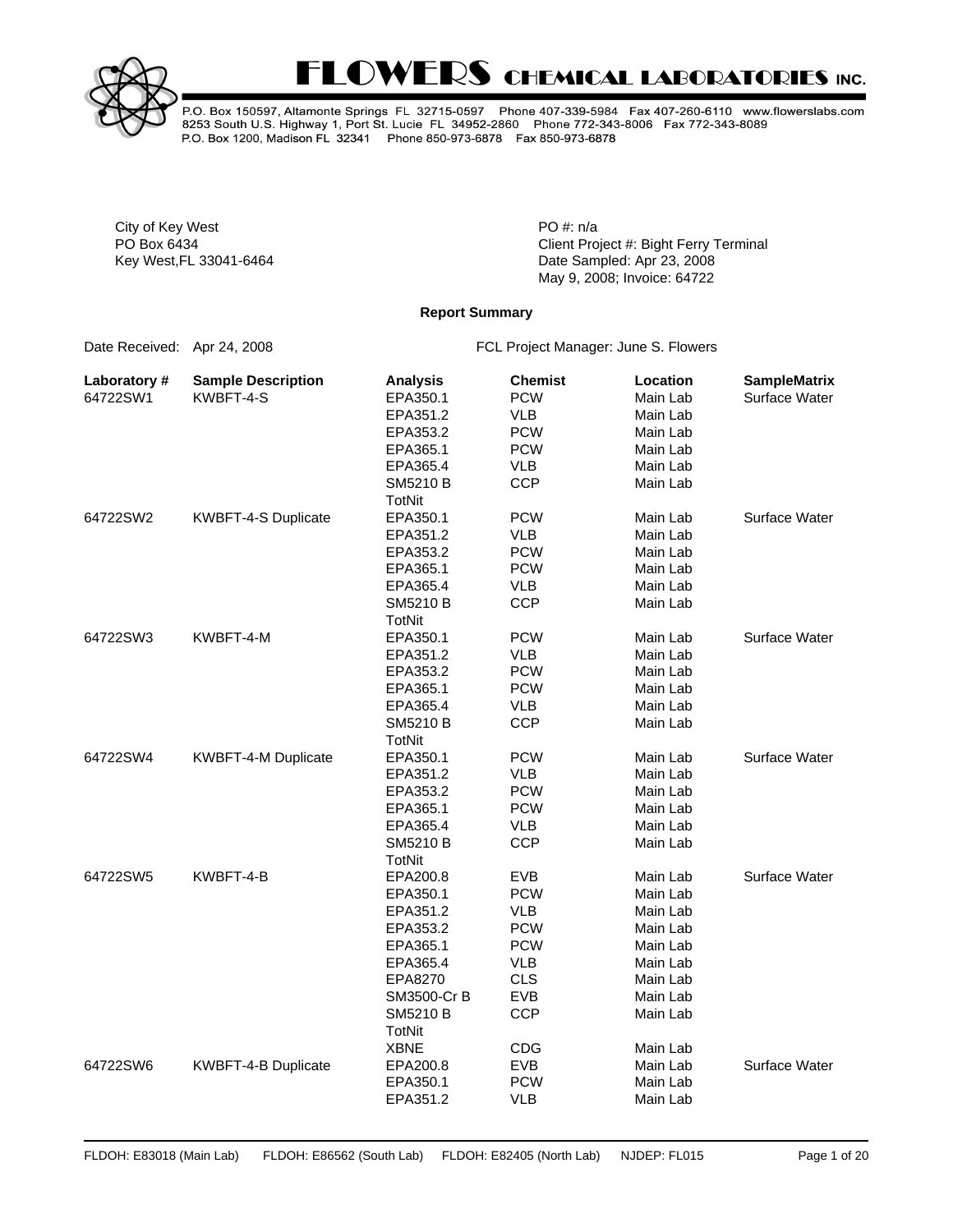

P.O. Box 150597, Altamonte Springs FL 32715-0597 Phone 407-339-5984 Fax 407-260-6110 www.flowerslabs.com<br>8253 South U.S. Highway 1, Port St. Lucie FL 34952-2860 Phone 772-343-8006 Fax 772-343-8089<br>P.O. Box 1200, Madison FL

| City of Key West<br>PO Box 6434<br>Key West, FL 33041-6464 |                     | PO #: n/a                        | Client Project #: Bight Ferry Terminal<br>Date Sampled: Apr 23, 2008<br>May 9, 2008; Invoice: 64722 |                                  |               |  |  |  |
|------------------------------------------------------------|---------------------|----------------------------------|-----------------------------------------------------------------------------------------------------|----------------------------------|---------------|--|--|--|
|                                                            |                     | EPA353.2<br>EPA365.1<br>EPA365.4 | <b>PCW</b><br><b>PCW</b><br><b>VLB</b>                                                              | Main Lab<br>Main Lab<br>Main Lab |               |  |  |  |
|                                                            |                     | EPA8270                          | <b>CLS</b>                                                                                          | Main Lab                         |               |  |  |  |
|                                                            |                     | SM3500-Cr B                      | <b>EVB</b>                                                                                          | Main Lab                         |               |  |  |  |
|                                                            |                     | <b>SM5210 B</b><br><b>TotNit</b> | <b>CCP</b>                                                                                          | Main Lab                         |               |  |  |  |
|                                                            |                     | <b>XBNE</b>                      | <b>CDG</b>                                                                                          | Main Lab                         |               |  |  |  |
| 64722SW7                                                   | KWBFT-6-S           | EPA350.1                         | <b>PCW</b>                                                                                          | Main Lab                         | Surface Water |  |  |  |
|                                                            |                     | EPA351.2                         | <b>VLB</b>                                                                                          | Main Lab                         |               |  |  |  |
|                                                            |                     | EPA353.2                         | <b>PCW</b>                                                                                          | Main Lab                         |               |  |  |  |
|                                                            |                     | EPA365.1                         | <b>PCW</b>                                                                                          | Main Lab                         |               |  |  |  |
|                                                            |                     | EPA365.4                         | <b>VLB</b>                                                                                          | Main Lab                         |               |  |  |  |
|                                                            |                     | SM5210 B<br>TotNit               | <b>CCP</b>                                                                                          | Main Lab                         |               |  |  |  |
| 64722SW8                                                   | KWBFT-6-S Duplicate | EPA350.1                         | <b>PCW</b>                                                                                          | Main Lab                         | Surface Water |  |  |  |
|                                                            |                     | EPA351.2                         | <b>VLB</b>                                                                                          | Main Lab                         |               |  |  |  |
|                                                            |                     | EPA353.2                         | <b>PCW</b>                                                                                          | Main Lab                         |               |  |  |  |
|                                                            |                     | EPA365.1                         | <b>PCW</b>                                                                                          | Main Lab                         |               |  |  |  |
|                                                            |                     | EPA365.4                         | <b>VLB</b>                                                                                          | Main Lab                         |               |  |  |  |
|                                                            |                     | <b>SM5210 B</b><br><b>TotNit</b> | <b>CCP</b>                                                                                          | Main Lab                         |               |  |  |  |
| 64722SW9                                                   | KWBFT-6-M           | EPA350.1                         | <b>PCW</b>                                                                                          | Main Lab                         | Surface Water |  |  |  |
|                                                            |                     | EPA351.2                         | <b>VLB</b>                                                                                          | Main Lab                         |               |  |  |  |
|                                                            |                     | EPA353.2                         | <b>PCW</b>                                                                                          | Main Lab                         |               |  |  |  |
|                                                            |                     | EPA365.1                         | <b>PCW</b>                                                                                          | Main Lab                         |               |  |  |  |
|                                                            |                     | EPA365.4                         | <b>VLB</b>                                                                                          | Main Lab                         |               |  |  |  |
|                                                            |                     | <b>SM5210 B</b><br>TotNit        | <b>CCP</b>                                                                                          | Main Lab                         |               |  |  |  |
| 64722SW10                                                  | KWBFT-6-M Duplicate | EPA350.1                         | <b>PCW</b>                                                                                          | Main Lab                         | Surface Water |  |  |  |
|                                                            |                     | EPA351.2                         | <b>VLB</b>                                                                                          | Main Lab                         |               |  |  |  |
|                                                            |                     | EPA353.2                         | <b>PCW</b>                                                                                          | Main Lab                         |               |  |  |  |
|                                                            |                     | EPA365.1                         | <b>PCW</b>                                                                                          | Main Lab                         |               |  |  |  |
|                                                            |                     | EPA365.4                         | <b>VLB</b>                                                                                          | Main Lab                         |               |  |  |  |
|                                                            |                     | SM5210 B<br><b>TotNit</b>        | <b>CCP</b>                                                                                          | Main Lab                         |               |  |  |  |
| 64722SW11                                                  | KWBFT-6-B           | EPA200.8                         | <b>EVB</b>                                                                                          | Main Lab                         | Surface Water |  |  |  |
|                                                            |                     | EPA350.1                         | <b>PCW</b>                                                                                          | Main Lab                         |               |  |  |  |
|                                                            |                     | EPA351.2                         | <b>VLB</b>                                                                                          | Main Lab                         |               |  |  |  |
|                                                            |                     | EPA353.2                         | <b>PCW</b>                                                                                          | Main Lab                         |               |  |  |  |
|                                                            |                     | EPA365.1                         | <b>PCW</b>                                                                                          | Main Lab                         |               |  |  |  |
|                                                            |                     | EPA365.4                         | VLB                                                                                                 | Main Lab                         |               |  |  |  |
|                                                            |                     | EPA8270                          | <b>CLS</b>                                                                                          | Main Lab                         |               |  |  |  |
|                                                            |                     | SM3500-Cr B                      | <b>EVB</b>                                                                                          | Main Lab                         |               |  |  |  |
|                                                            |                     | SM5210 B<br>TotNit               | <b>CCP</b>                                                                                          | Main Lab                         |               |  |  |  |
|                                                            |                     | <b>XBNE</b>                      | <b>CDG</b>                                                                                          | Main Lab                         |               |  |  |  |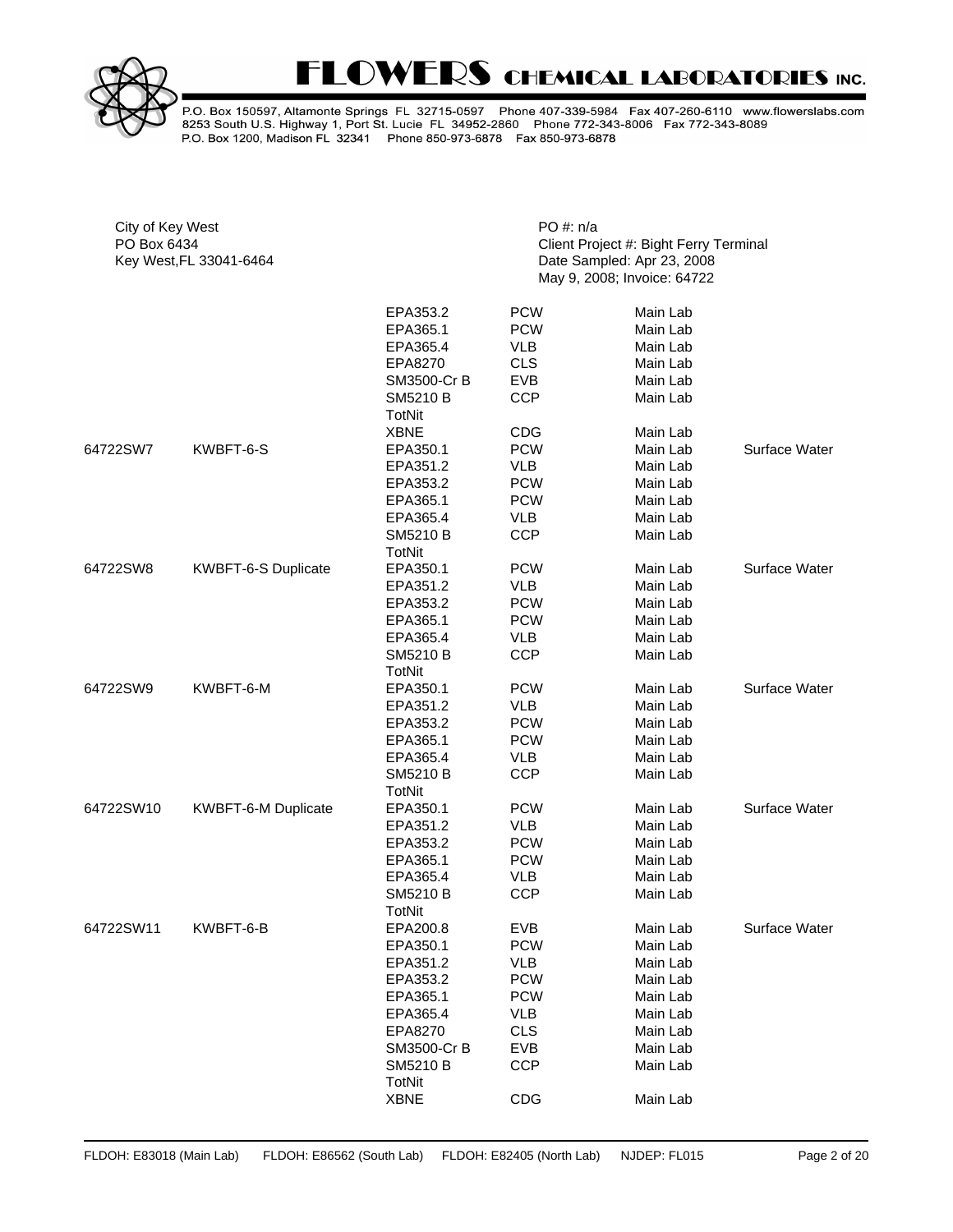



P.O. Box 150597, Altamonte Springs FL 32715-0597 Phone 407-339-5984 Fax 407-260-6110 www.flowerslabs.com 8253 South U.S. Highway 1, Port St. Lucie FL 34952-2860 Phone 772-343-8006 Fax 772-343-8089 P.O. Box 1200, Madison FL 32341 Phone 850-973-6878 Fax 850-973-6878

City of Key West **PO** #: n/a

PO Box 6434 **PO Box 6434** Client Project #: Bight Ferry Terminal Key West,FL 33041-6464 Date Sampled: Apr 23, 2008 May 9, 2008; Invoice: 64722

| 64722SW12 | KWBFT-6-B Duplicate | EPA200.8                  | <b>EVB</b> | Main Lab | Surface Water |
|-----------|---------------------|---------------------------|------------|----------|---------------|
|           |                     | EPA350.1                  | <b>PCW</b> | Main Lab |               |
|           |                     | EPA351.2                  | VLB        | Main Lab |               |
|           |                     | EPA353.2                  | <b>PCW</b> | Main Lab |               |
|           |                     | EPA365.1                  | <b>PCW</b> | Main Lab |               |
|           |                     | EPA365.4                  | <b>VLB</b> | Main Lab |               |
|           |                     | EPA8270                   | <b>CLS</b> | Main Lab |               |
|           |                     | SM3500-Cr B               | <b>EVB</b> | Main Lab |               |
|           |                     | <b>SM5210 B</b><br>TotNit | <b>CCP</b> | Main Lab |               |
|           |                     | <b>XBNE</b>               | <b>CDG</b> | Main Lab |               |

#### **Certificate of Results**

Sample integrity was certified prior to analysis. Test results meet all requirements of the NELAC Standards except as noted in the Quality Control Report. Uncertainties for these data are available on request. This report may not be reproduced in part; results relate only to items tested.

Jefferson S. Flowers, Ph.D. President/Technical Director

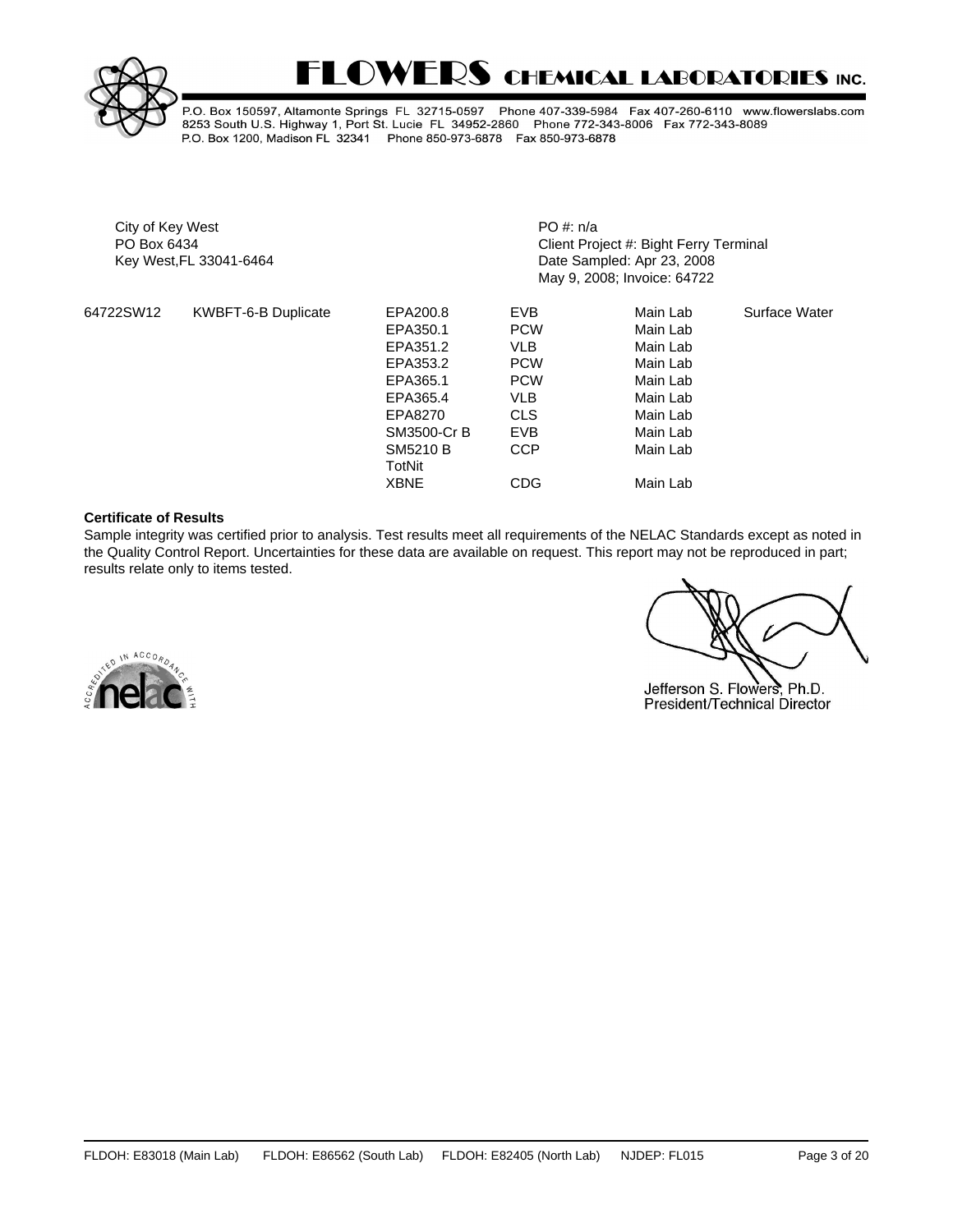

P.O. Box 150597, Altamonte Springs FL 32715-0597 Phone 407 - 339 - 5984<br>8253 South U.S. Highway 1, Port St. Lucie FL 34952-2860 Phone 772 - 343<br>P.O. Box 1200, Madison FL 32341 Phone 850-973-6878 Fax 850-973-6878 Fax 407 - 260 - 6110 www.flowerslabs.com Fax 772 - 343 - 8089 Phone 772 - 343 - 8006

City of Key West **PO** #: n/a

PO Box 6434<br>
Key West,FL 33041-6464<br>
Key West,FL 33041-6464<br>
Client Project #: Bight Ferry Terminal<br>
Date Sampled: Apr 23, 2008 Date Sampled: Apr 23, 2008 May 9, 2008; Invoice: 64722

### **Analysis Report**

| Lab #: 64722SW1<br>Sampled: 04/23/08 03:25 PM               |               | Desc: KWBFT-4-S                  |      |            |            |                 |                 |            |          |          |
|-------------------------------------------------------------|---------------|----------------------------------|------|------------|------------|-----------------|-----------------|------------|----------|----------|
| <b>Parameter</b>                                            | <b>Result</b> | <b>Units</b>                     | DF   | <b>MDL</b> | <b>PQL</b> | <b>QC Batch</b> | <b>Method</b>   | CAS#       | Analyzed |          |
| Total Nitrogen(as N)                                        | 0.678         |                                  | 0    |            |            |                 | <b>TotNit</b>   | 17778-88-0 |          |          |
| Orthophosphate(as P)                                        | 0.00200 U     | mg/L                             | 1.00 | 0.00200    | 0.00400    | 10103087        | EPA365.1        | 14265-44-2 | 04/25/08 | 09:23 AM |
| Nitrate(as N)                                               | 0.142         | mg/L                             | 1.00 | 0.0100     | 0.0200     | 10103093        | EPA353.2        | 14797-55-8 | 04/25/08 | 11:18 AM |
| Nitrite(as N)                                               | 0.0200 U      | mg/L                             | 1.00 | 0.0200     | 0.0400     | 10103093        | EPA353.2        | 14797-65-0 | 04/25/08 | 11:18 AM |
| BOD <sub>5day</sub>                                         | 2.00 U        | mg/L                             | 1.00 | 2.00       | 2.00       | 10103440        | <b>SM5210 B</b> | E1640606   | 04/25/08 | 12:00 PM |
| Total Phosphorous(as P)                                     | 0.660         | mg/L                             | 1.00 | 0.100      | 0.200      | 10103648        | EPA365.4        | 7723-14-0  | 04/30/08 |          |
| TKN(as N)                                                   | 0.536         | mg/L                             | 1.00 | 0.200      | 0.400      | 10103650        | EPA351.2        | 7727-37-9  | 04/30/08 |          |
| Ammonia (as N)                                              | 0.0100 U      | mg/L                             | 1.00 | 0.0100     | 0.0200     | 10103925        | EPA350.1        | 7664-41-7  | 05/09/08 |          |
| Unionized NH3(as N)                                         | 0.000100 U    | mg/L                             | 1.00 | 0.000100   | 0.000200   | 10103928        | EPA350.1        |            | 05/09/08 |          |
| <b>Lab #: 64722SW2</b><br><b>Sampled: 04/23/08 03:30 PM</b> |               | <b>Desc: KWBFT-4-S Duplicate</b> |      |            |            |                 |                 |            |          |          |
| <b>Parameter</b>                                            | <b>Result</b> | <b>Units</b>                     | DF   | <b>MDL</b> | <b>PQL</b> | QC Batch        | <b>Method</b>   | CAS#       | Analyzed |          |
| Total Nitrogen(as N)                                        | 0.618         |                                  | 0    |            |            |                 | <b>TotNit</b>   | 17778-88-0 |          |          |
| Orthophosphate(as P)                                        | 0.00200 U     | mg/L                             | 1.00 | 0.00200    | 0.00400    | 10103087        | EPA365.1        | 14265-44-2 | 04/25/08 | 09:26 AM |
| Nitrate(as N)                                               | 0.117         | mg/L                             | 1.00 | 0.0100     | 0.0200     | 10103093        | EPA353.2        | 14797-55-8 | 04/25/08 | 11:22 AM |
| Nitrite(as N)                                               | 0.02331       | mg/L                             | 1.00 | 0.0200     | 0.0400     | 10103093        | EPA353.2        | 14797-65-0 | 04/25/08 | 11:22 AM |
| BOD5day                                                     | 2.00 U        | mg/L                             | 1.00 | 2.00       | 2.00       | 10103440        | <b>SM5210 B</b> | E1640606   | 04/25/08 | 12:00 PM |
| Total Phosphorous(as P)                                     | 0.572         | mg/L                             | 1.00 | 0.100      | 0.200      | 10103648        | EPA365.4        | 7723-14-0  | 04/30/08 |          |
| TKN(as N)                                                   | 0.478         | mg/L                             | 1.00 | 0.200      | 0.400      | 10103650        | EPA351.2        | 7727-37-9  | 04/30/08 |          |
| Ammonia (as N)                                              | 0.0100 U      | mg/L                             | 1.00 | 0.0100     | 0.0200     | 10103925        | EPA350.1        | 7664-41-7  | 05/09/08 |          |
| Unionized NH3(as N)                                         | 0.000100 U    | mg/L                             | 1.00 | 0.000100   | 0.000200   | 10103928        | EPA350.1        |            | 05/09/08 |          |
| Lab #: 64722SW3<br>Sampled: 04/23/08 03:30 PM               |               | Desc: KWBFT-4-M                  |      |            |            |                 |                 |            |          |          |
| <b>Parameter</b>                                            | <b>Result</b> | <b>Units</b>                     | DF   | <b>MDL</b> | <b>PQL</b> | QC Batch        | <b>Method</b>   | CAS#       | Analyzed |          |
| Total Nitrogen(as N)                                        | 0.393         |                                  | 0    |            |            |                 | TotNit          | 17778-88-0 |          |          |
| Orthophosphate(as P)                                        | 0.00200 U     | mg/L                             | 1.00 | 0.00200    | 0.00400    | 10103087        | EPA365.1        | 14265-44-2 | 04/25/08 | 09:27 AM |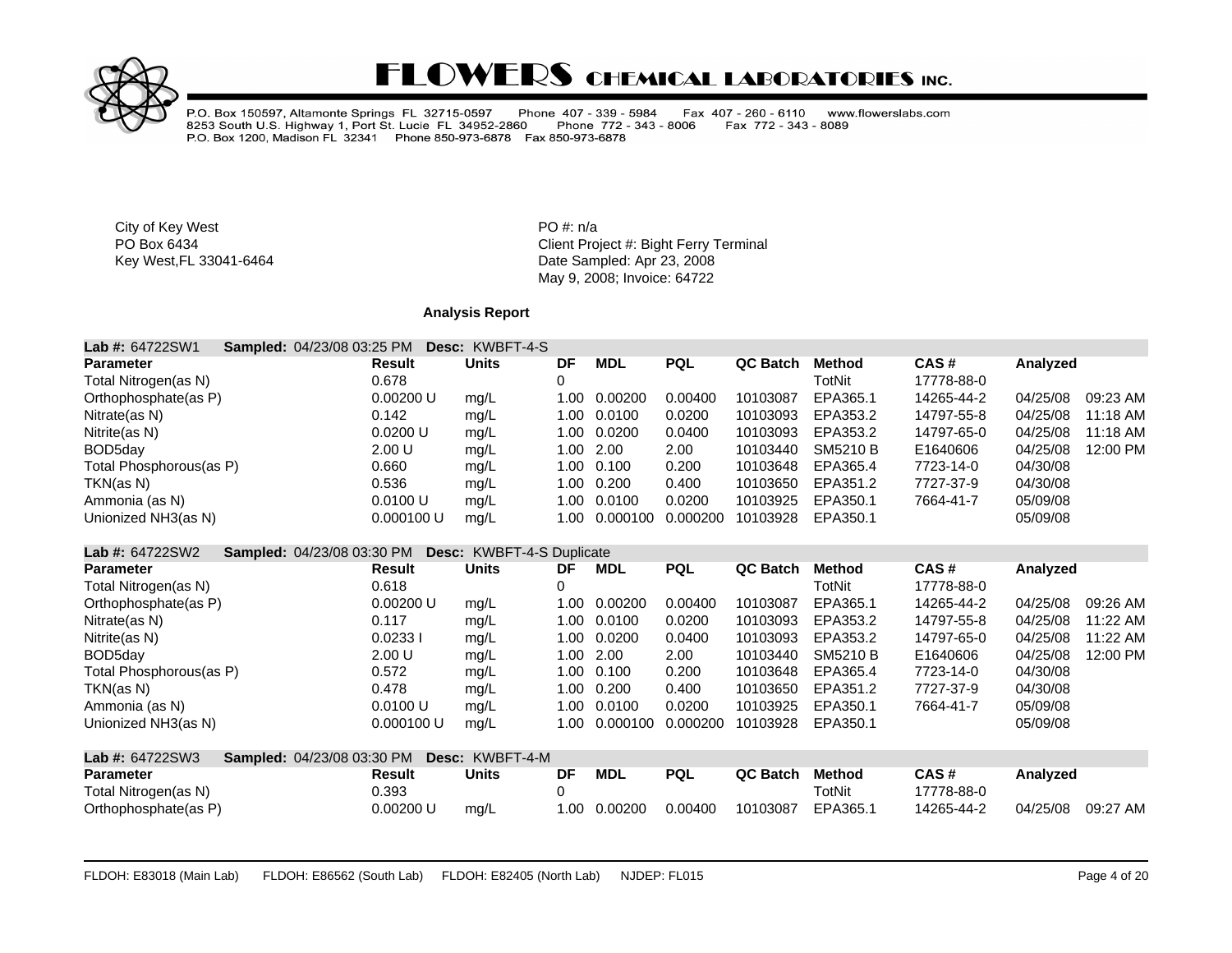

P.O. Box 150597, Altamonte Springs FL 32715-0597 Phone 407 - 339 - 5984 Fax 407 - 260 - 6110 www.flowerslabs.com 1.000 November 1, Port St. Lucie FL 34952-2860 Phone 772<br>P.O. Box 1200, Madison FL 32341 Phone 850-973-6878 Fax 850-973-6878 Fax 772 - 343 - 8089 Phone 772 - 343 - 8006

City of Key West **PO** #: n/a

PO Box 6434 **PO Box 6434** Client Project #: Bight Ferry Terminal Key West,FL 33041-6464 **Date Sampled: Apr 23, 2008** May 9, 2008; Invoice: 64722

| <b>Lab #: 64722SW3</b>  | <b>Sampled: 04/23/08 03:30 PM Desc: KWBFT-4-M</b> |       |     |               |            |          |          |            |          |          |
|-------------------------|---------------------------------------------------|-------|-----|---------------|------------|----------|----------|------------|----------|----------|
| Parameter               | Result                                            | Units | DF  | <b>MDL</b>    | <b>PQL</b> | QC Batch | Method   | CAS#       | Analyzed |          |
| Nitrate(as N)           | 0.0316                                            | mq/L  | 00. | 0.0100        | 0.0200     | 10103093 | EPA353.2 | 14797-55-8 | 04/25/08 | 11:23 AM |
| Nitrite(as N)           | 0.0200 U                                          | mg/L  |     | 1.00 0.0200   | 0.0400     | 10103093 | EPA353.2 | 14797-65-0 | 04/25/08 | 11:23 AM |
| BOD5day                 | 2.00 U                                            | mg/L  |     | 1.00 2.00     | 2.00       | 10103440 | SM5210 B | E1640606   | 04/25/08 | 12:00 PM |
| Total Phosphorous(as P) | 0.698                                             | mq/L  |     | 1.00 0.100    | 0.200      | 10103648 | EPA365.4 | 7723-14-0  | 04/30/08 |          |
| TKN(as N)               | 0.362 I                                           | mq/L  |     | 1.00 0.200    | 0.400      | 10103650 | EPA351.2 | 7727-37-9  | 04/30/08 |          |
| Ammonia (as N)          | 0.0100 U                                          | mg/L  |     | 1.00 0.0100   | 0.0200     | 10103925 | EPA350.1 | 7664-41-7  | 05/09/08 |          |
| Unionized NH3(as N)     | 0.000100 U                                        | mq/L  |     | 1.00 0.000100 | 0.000200   | 10103928 | EPA350.1 |            | 05/09/08 |          |
|                         |                                                   |       |     |               |            |          |          |            |          |          |

#### **Lab #:** 64722SW4 **Sampled:** 04/23/08 03:25 PM **Desc:** KWBFT-4-M Duplicate

| <b>Parameter</b>        | <b>Result</b> | <b>Units</b> | DF   | MDL       | <b>PQL</b> | QC Batch | Method   | CAS#       | Analyzed |          |
|-------------------------|---------------|--------------|------|-----------|------------|----------|----------|------------|----------|----------|
| Total Nitrogen(as N)    | 0.514         |              |      |           |            |          | TotNit   | 17778-88-0 |          |          |
| Orthophosphate(as P)    | 0.00200 U     | mq/L         | 1.00 | 0.00200   | 0.00400    | 10103087 | EPA365.1 | 14265-44-2 | 04/25/08 | 09:28 AM |
| Nitrate(as N)           | 0.0315        | mg/L         | 1.00 | 0.0100    | 0.0200     | 10103093 | EPA353.2 | 14797-55-8 | 04/25/08 | 11:24 AM |
| Nitrite(as N)           | 0.0200 U      | mg/L         | 1.00 | 0.0200    | 0.0400     | 10103093 | EPA353.2 | 14797-65-0 | 04/25/08 | 11:24 AM |
| BOD5day                 | 2.00 U        | mg/L         |      | 1.00 2.00 | 2.00       | 10103440 | SM5210 B | E1640606   | 04/25/08 | 12:00 PM |
| Total Phosphorous(as P) | 0.778         | mq/L         | 1.00 | 0.100     | 0.200      | 10103648 | EPA365.4 | 7723-14-0  | 04/30/08 |          |
| TKN(as N)               | 0.483         | mq/L         | 1.00 | 0.200     | 0.400      | 10103650 | EPA351.2 | 7727-37-9  | 04/30/08 |          |
| Ammonia (as N)          | 0.0100 U      | mq/L         | 1.00 | 0.0100    | 0.0200     | 10103925 | EPA350.1 | 7664-41-7  | 05/09/08 |          |
| Unionized NH3(as N)     | 0.000100 U    | ma/L         | 1.00 | 0.000100  | 0.000200   | 10103928 | EPA350.1 |            | 05/09/08 |          |

| <b>Lab #: <math>64722SW5</math></b> | <b>Sampled: 04/23/08 03:35 PM</b> |           | <b>Desc: KWBFT-4-B</b> |             |            |            |          |          |            |          |          |
|-------------------------------------|-----------------------------------|-----------|------------------------|-------------|------------|------------|----------|----------|------------|----------|----------|
| <b>Parameter</b>                    | <b>Result</b>                     |           | <b>Units</b>           | DF          | <b>MDL</b> | <b>PQL</b> | QC Batch | Method   | CAS#       | Analyzed |          |
| Total Nitrogen(as N)                | 0.733                             |           |                        |             |            |            |          | TotNit   | 17778-88-0 |          |          |
| Orthophosphate(as P)                |                                   | 0.00200 U | mq/L                   | 00.1        | 0.00200    | 0.00400    | 10103087 | EPA365.1 | 14265-44-2 | 04/25/08 | 09:28 AM |
| Nitrate(as N)                       | 0.0299                            |           | mg/L                   | .00         | 0.0100     | 0.0200     | 10103093 | EPA353.2 | 14797-55-8 | 04/25/08 | 11:25 AM |
| Nitrite(as N)                       | 0.0200 U                          |           | mq/L                   | .00         | 0.0200     | 0.0400     | 10103093 | EPA353.2 | 14797-65-0 | 04/25/08 | 11:25 AM |
| Arsenic                             | 0.183                             |           | mg/L                   | $.00 \cdot$ | 0.00100    | 0.00200    | 10103136 | EPA200.8 | 7440-38-2  | 04/25/08 |          |
| Cadmium                             |                                   | 0.00100 U | mq/L                   | 00.1        | 0.00100    | 0.00200    | 10103136 | EPA200.8 | 7440-43-9  | 04/25/08 |          |
| Copper                              | 0.0264                            |           | mg/L                   | 00.1        | 0.00100    | 0.00200    | 10103136 | EPA200.8 | 7440-50-8  | 04/25/08 |          |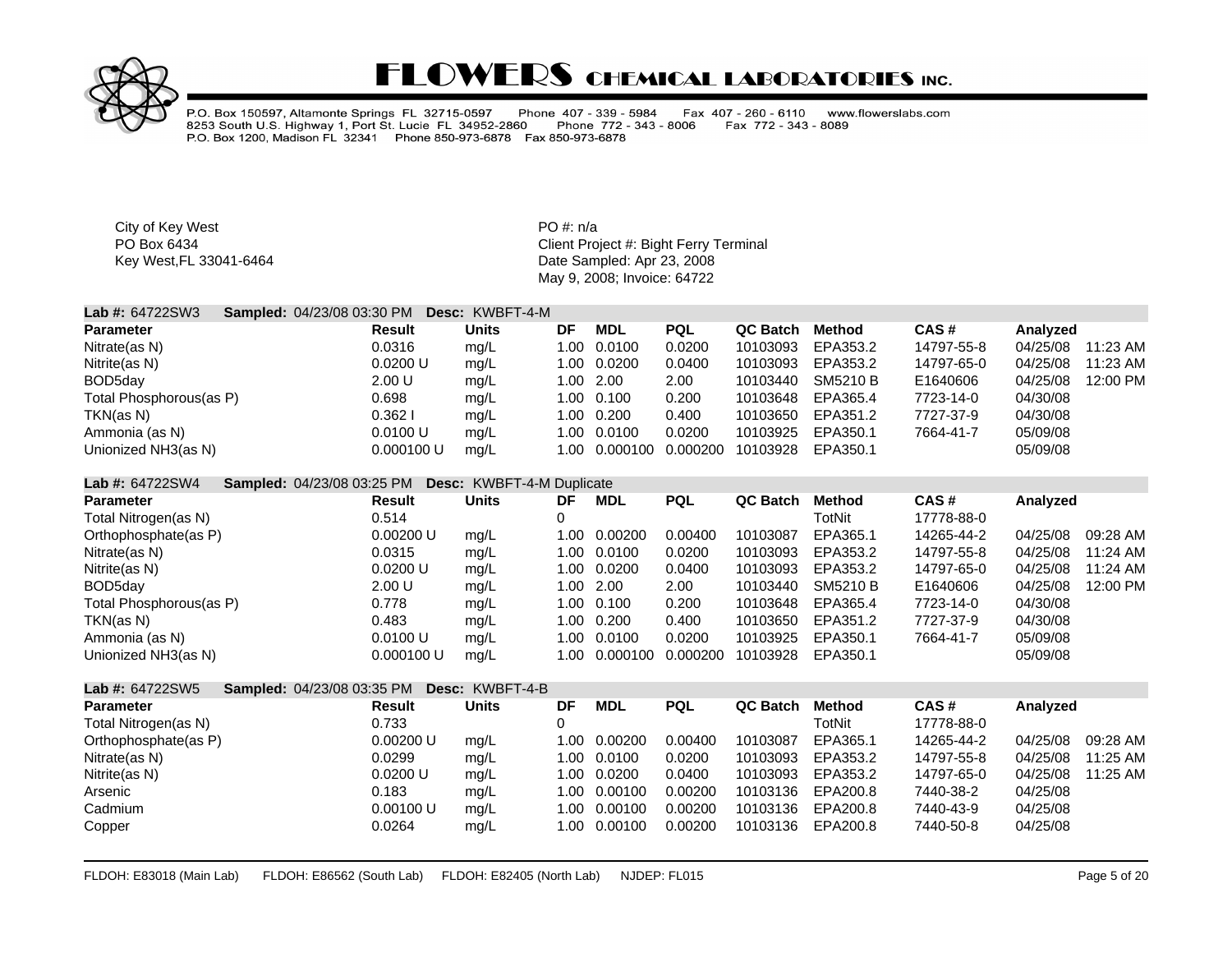

P.O. Box 150597, Altamonte Springs FL 32715-0597 Phone 407 - 339 - 5984<br>8253 South U.S. Highway 1, Port St. Lucie FL 34952-2860 Phone 772 - 343<br>P.O. Box 1200, Madison FL 32341 Phone 850-973-6878 Fax 850-973-6878 Fax 407 - 260 - 6110 www.flowerslabs.com Phone 772 - 343 - 8006 Fax 772 - 343 - 8089

City of Key West **PO** #: n/a

PO Box 6434 **PO Box 6434** Client Project #: Bight Ferry Terminal Key West,FL 33041-6464 **Date Sampled: Apr 23, 2008** May 9, 2008; Invoice: 64722

### **Lab #:** 64722SW5 **Sampled:** 04/23/08 03:35 PM **Desc:** KWBFT-4-B

| <b>Parameter</b>                 | <b>Result</b> | <b>Units</b> | DF   | <b>MDL</b> | <b>PQL</b> | <b>QC Batch</b> | <b>Method</b>   | CAS#          | Analyzed |          |
|----------------------------------|---------------|--------------|------|------------|------------|-----------------|-----------------|---------------|----------|----------|
| Lead                             | 0.00951       | mg/L         | 1.00 | 0.00100    | 0.00200    | 10103136        | EPA200.8        | 7439-92-1     | 04/25/08 |          |
| Zinc                             | 0.0407        | mg/L         | 1.00 | 0.0100     | 0.0200     | 10103136        | EPA200.8        | 7440-66-6     | 04/25/08 |          |
| Chromium, Hexavalent             | 0.0100 U      | mg/L         | 1.00 | 0.0100     | 0.0200     | 10103155        | SM3500-Cr B     | 1333-82-0     | 04/28/08 | 08:35 AM |
| BOD5day                          | 2.00 U        | mg/L         | 1.00 | 2.00       | 2.00       | 10103440        | <b>SM5210 B</b> | E1640606      | 04/25/08 | 12:00 PM |
| Total Phosphorous(as P)          | 0.588         | mg/L         |      | 1.00 0.100 | 0.200      | 10103648        | EPA365.4        | 7723-14-0     | 04/30/08 |          |
| TKN(as N)                        | 0.704         | mg/L         | 1.00 | 0.200      | 0.400      | 10103650        | EPA351.2        | 7727-37-9     | 04/30/08 |          |
| 1-methyl-Naphthalene             | 0.200 U       | ug/L         | 1.00 | 0.200      | 0.400      | 10103755        | EPA8270         | 090-12-0      | 05/06/08 |          |
| 2-methyl-Naphthalene             | 0.200 U       | ug/L         | 1.00 | 0.200      | 0.400      | 10103755        | EPA8270         | $91 - 57 - 6$ | 05/06/08 |          |
| Acenaphthene                     | 0.200 U       | ug/L         | 1.00 | 0.200      | 0.400      | 10103755        | EPA8270         | 83-32-9       | 05/06/08 |          |
| Acenaphthylene                   | 0.200 U       | ug/L         | 1.00 | 0.200      | 0.400      | 10103755        | EPA8270         | 208-96-8      | 05/06/08 |          |
| Anthracene                       | 0.200 U       | ug/L         | 1.00 | 0.200      | 0.400      | 10103755        | EPA8270         | 120-12-7      | 05/06/08 |          |
| Benzo(a)anthracene               | 0.200 U       | ug/L         | 1.00 | 0.200      | 0.400      | 10103755        | EPA8270         | 56-55-3       | 05/06/08 |          |
| Benzo(a)pyrene                   | 0.200 U       | ug/L         | 1.00 | 0.200      | 0.400      | 10103755        | EPA8270         | 50-32-8       | 05/06/08 |          |
| Benzo(b)fluoranthene             | 0.100 U       | ug/L         | 1.00 | 0.100      | 0.200      | 10103755        | EPA8270         | 205-99-2      | 05/06/08 |          |
| Benzo(g,h,i)perylene             | 0.200 U       | ug/L         | 1.00 | 0.200      | 0.400      | 10103755        | EPA8270         | 191-24-2      | 05/06/08 |          |
| Benzo(k)fluoranthene             | 0.200 U       | ug/L         | 1.00 | 0.200      | 0.400      | 10103755        | EPA8270         | 207-08-9      | 05/06/08 |          |
| Chrysene                         | 0.200 U       | ug/L         | 1.00 | 0.200      | 0.400      | 10103755        | EPA8270         | 218-01-9      | 05/06/08 |          |
| Dibenz(a,h)anthracene            | 0.200 U       | ug/L         | 1.00 | 0.200      | 0.400      | 10103755        | EPA8270         | 53-70-3       | 05/06/08 |          |
| Fluoranthene                     | 0.200 U       | ug/L         | 1.00 | 0.200      | 0.400      | 10103755        | EPA8270         | 206-44-0      | 05/06/08 |          |
| Fluorene                         | 0.200 U       | ug/L         | 1.00 | 0.200      | 0.400      | 10103755        | EPA8270         | 86-73-7       | 05/06/08 |          |
| $Indeno(1,2,3-cd)pyrene$         | 0.200 U       | ug/L         | 1.00 | 0.200      | 0.400      | 10103755        | EPA8270         | 193-39-5      | 05/06/08 |          |
| Naphthalene                      | 0.200 U       | ug/L         | 1.00 | 0.200      | 0.400      | 10103755        | EPA8270         | $91 - 20 - 3$ | 05/06/08 |          |
| Phenanthrene                     | 0.200 U       | ug/L         | 1.00 | 0.200      | 0.400      | 10103755        | EPA8270         | $85 - 01 - 8$ | 05/06/08 |          |
| Pyrene                           | 0.200 U       | uq/L         | 1.00 | 0.200      | 0.400      | 10103755        | EPA8270         | 129-00-0      | 05/06/08 |          |
| Surr:2-Fluorobiphenyl (148-222%) | 65.74%        |              | 1.00 | 0.0100     | 0.0200     | 10103755        | EPA8270         | 321-60-8      | 05/06/08 |          |
| Surr:Nitrobenzene-d5 (148-222%)  | 85.00%        |              | 1.00 | 0.0100     | 0.400      | 10103755        | EPA8270         |               | 05/06/08 |          |
| Surr:Terphenyl-d14 (175-263%)    | 143.04%       |              | 1.00 | 0.0100     | 0.0200     | 10103755        | EPA8270         |               | 05/06/08 |          |
| <b>Base Neutral Extraction</b>   | 1000          | mL           | 1.00 |            |            | 10103766        | <b>XBNE</b>     |               | 04/30/08 |          |
| Ammonia (as N)                   | 0.0100 U      | mg/L         | 1.00 | 0.0100     | 0.0200     | 10103925        | EPA350.1        | 7664-41-7     | 05/09/08 |          |
|                                  |               |              |      |            |            |                 |                 |               |          |          |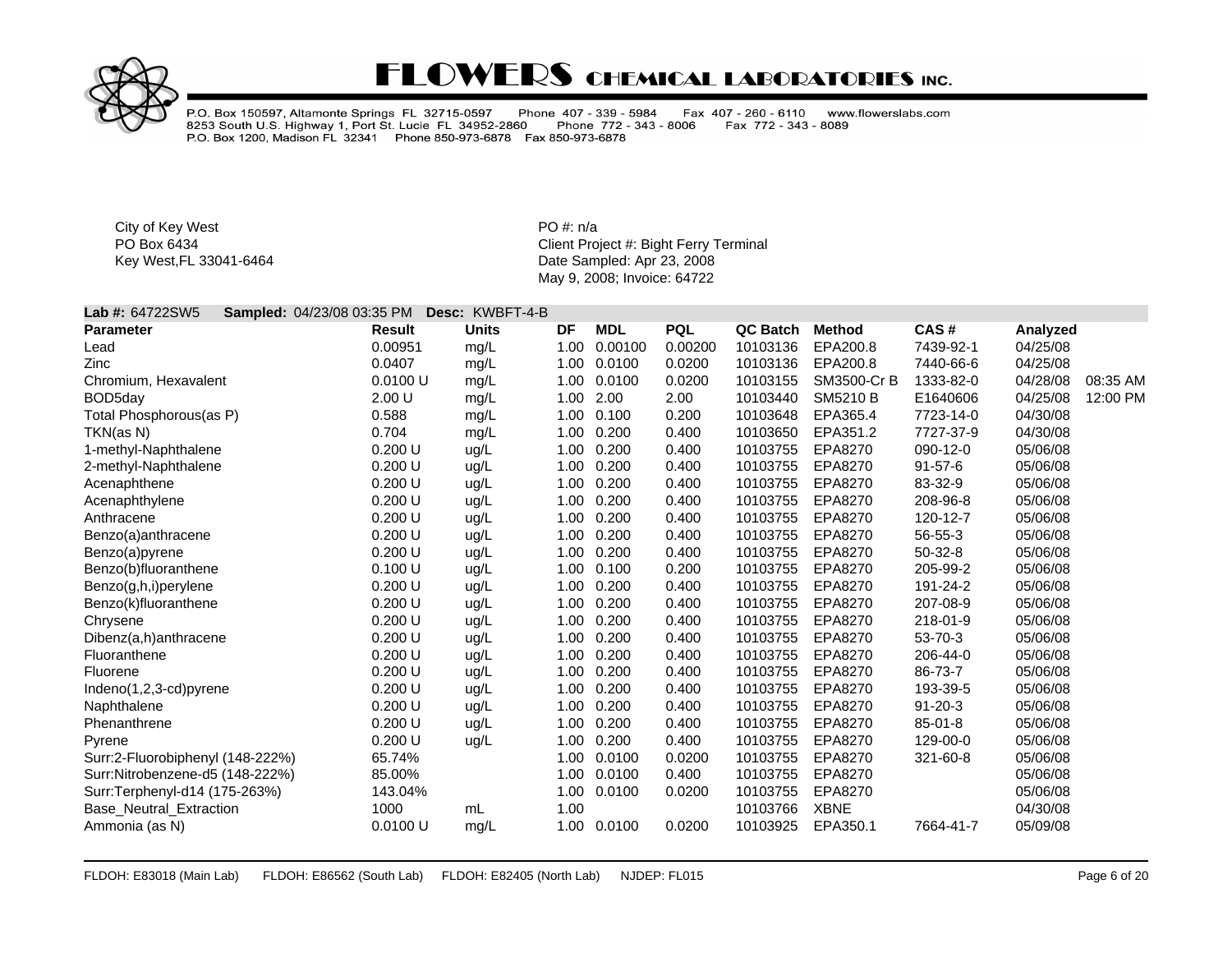

P.O. Box 150597, Altamonte Springs FL 32715-0597 Phone 407 - 339 - 5984<br>8253 South U.S. Highway 1, Port St. Lucie FL 34952-2860 Phone 772 - 343<br>P.O. Box 1200, Madison FL 32341 Phone 850-973-6878 Fax 850-973-6878 Fax 407 - 260 - 6110 www.flowerslabs.com Fax 772 - 343 - 8089 Phone 772 - 343 - 8006

City of Key West **PO** #: n/a

| <b>Lab #: 64722SW5 Sampled: 04/23/08 03:35 PM Desc: KWBFT-4-B</b> |            |       |    |     |            |                                              |      |          |
|-------------------------------------------------------------------|------------|-------|----|-----|------------|----------------------------------------------|------|----------|
| Parameter                                                         | Result     | Units | DF | MDL | <b>PQL</b> | QC Batch Method                              | CAS# | Analyzed |
| Unionized NH3(as N)                                               | 0.000100 U | mg/L  |    |     |            | 1.00  0.000100  0.000200  10103928  EPA350.1 |      | 05/09/08 |

| Lab #: 64722SW6<br>Sampled: 04/23/08 03:35 PM |               | Desc: KWBFT-4-B Duplicate |      |            |            |          |                 |               |          |          |
|-----------------------------------------------|---------------|---------------------------|------|------------|------------|----------|-----------------|---------------|----------|----------|
| <b>Parameter</b>                              | <b>Result</b> | <b>Units</b>              | DF   | <b>MDL</b> | <b>PQL</b> | QC Batch | <b>Method</b>   | CAS#          | Analyzed |          |
| Total Nitrogen(as N)                          | 0.591         |                           | 0    |            |            |          | TotNit          | 17778-88-0    |          |          |
| Orthophosphate(as P)                          | 0.00200 U     | mg/L                      | 1.00 | 0.00200    | 0.00400    | 10103087 | EPA365.1        | 14265-44-2    | 04/25/08 | 09:29 AM |
| Nitrate(as N)                                 | 0.0305        | mg/L                      | 1.00 | 0.0100     | 0.0200     | 10103093 | EPA353.2        | 14797-55-8    | 04/25/08 | 11:26 AM |
| Nitrite(as N)                                 | 0.0200 U      | mg/L                      | 1.00 | 0.0200     | 0.0400     | 10103093 | EPA353.2        | 14797-65-0    | 04/25/08 | 11:26 AM |
| Arsenic                                       | 0.169         | mg/L                      | 1.00 | 0.00100    | 0.00200    | 10103136 | EPA200.8        | 7440-38-2     | 04/25/08 |          |
| Cadmium                                       | 0.00100 U     | mg/L                      | 1.00 | 0.00100    | 0.00200    | 10103136 | EPA200.8        | 7440-43-9     | 04/25/08 |          |
| Copper                                        | 0.0211        | mg/L                      | 1.00 | 0.00100    | 0.00200    | 10103136 | EPA200.8        | 7440-50-8     | 04/25/08 |          |
| Lead                                          | 0.00100 U     | mg/L                      | 1.00 | 0.00100    | 0.00200    | 10103136 | EPA200.8        | 7439-92-1     | 04/25/08 |          |
| Zinc                                          | 0.0317        | mg/L                      | 1.00 | 0.0100     | 0.0200     | 10103136 | EPA200.8        | 7440-66-6     | 04/25/08 |          |
| Chromium, Hexavalent                          | 0.0100 U      | mg/L                      | 1.00 | 0.0100     | 0.0200     | 10103155 | SM3500-Cr B     | 1333-82-0     | 04/28/08 | 08:35 AM |
| BOD <sub>5day</sub>                           | 2.00 U        | mg/L                      | 1.00 | 2.00       | 2.00       | 10103440 | <b>SM5210 B</b> | E1640606      | 04/25/08 | 12:00 PM |
| Total Phosphorous(as P)                       | 0.706         | mg/L                      | 1.00 | 0.100      | 0.200      | 10103648 | EPA365.4        | 7723-14-0     | 04/30/08 |          |
| TKN(as N)                                     | 0.561         | mg/L                      | 1.00 | 0.200      | 0.400      | 10103650 | EPA351.2        | 7727-37-9     | 04/30/08 |          |
| 1-methyl-Naphthalene                          | 0.200 U       | ug/L                      | 1.00 | 0.200      | 0.400      | 10103755 | EPA8270         | 090-12-0      | 05/06/08 |          |
| 2-methyl-Naphthalene                          | 0.200 U       | ug/L                      | 1.00 | 0.200      | 0.400      | 10103755 | EPA8270         | $91 - 57 - 6$ | 05/06/08 |          |
| Acenaphthene                                  | 0.200 U       | ug/L                      | 1.00 | 0.200      | 0.400      | 10103755 | EPA8270         | 83-32-9       | 05/06/08 |          |
| Acenaphthylene                                | 0.200 U       | ug/L                      | 1.00 | 0.200      | 0.400      | 10103755 | EPA8270         | 208-96-8      | 05/06/08 |          |
| Anthracene                                    | 0.200 U       | ug/L                      | 1.00 | 0.200      | 0.400      | 10103755 | EPA8270         | 120-12-7      | 05/06/08 |          |
| Benzo(a)anthracene                            | 0.200 U       | ug/L                      | 1.00 | 0.200      | 0.400      | 10103755 | EPA8270         | 56-55-3       | 05/06/08 |          |
| Benzo(a)pyrene                                | 0.200 U       | ug/L                      | 1.00 | 0.200      | 0.400      | 10103755 | EPA8270         | $50-32-8$     | 05/06/08 |          |
| Benzo(b)fluoranthene                          | 0.100 U       | ug/L                      | 1.00 | 0.100      | 0.200      | 10103755 | EPA8270         | 205-99-2      | 05/06/08 |          |
| Benzo(g,h,i)perylene                          | 0.200 U       | ug/L                      | 1.00 | 0.200      | 0.400      | 10103755 | EPA8270         | 191-24-2      | 05/06/08 |          |
| Benzo(k)fluoranthene                          | 0.200 U       | ug/L                      | 1.00 | 0.200      | 0.400      | 10103755 | EPA8270         | 207-08-9      | 05/06/08 |          |
| Chrysene                                      | 0.200 U       | ug/L                      | 1.00 | 0.200      | 0.400      | 10103755 | EPA8270         | 218-01-9      | 05/06/08 |          |
| Dibenz(a,h)anthracene                         | 0.200 U       | ug/L                      | 1.00 | 0.200      | 0.400      | 10103755 | EPA8270         | 53-70-3       | 05/06/08 |          |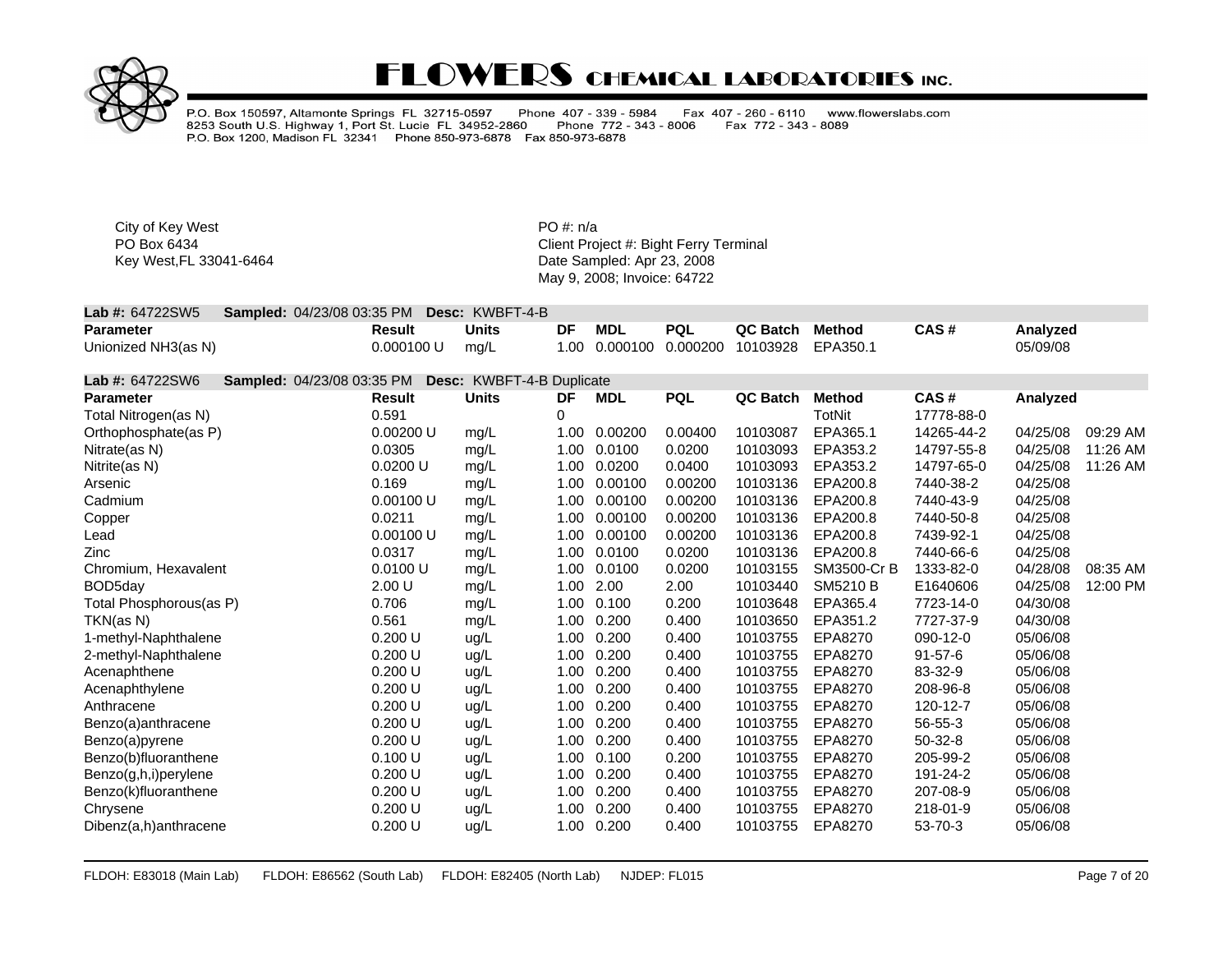

P.O. Box 150597, Altamonte Springs FL 32715-0597 Phone 407 - 339 - 5984<br>8253 South U.S. Highway 1, Port St. Lucie FL 34952-2860 Phone 772 - 343<br>P.O. Box 1200, Madison FL 32341 Phone 850-973-6878 Fax 850-973-6878 Fax 407 - 260 - 6110 www.flowerslabs.com Phone 772 - 343 - 8006 Fax 772 - 343 - 8089

City of Key West **PO** #: n/a

| <b>Lab #: 64722SW6</b>           | <b>Sampled: 04/23/08 03:35 PM</b> | <b>Desc:</b> KWBFT-4-B Duplicate |      |            |            |          |             |               |          |  |
|----------------------------------|-----------------------------------|----------------------------------|------|------------|------------|----------|-------------|---------------|----------|--|
| <b>Parameter</b>                 | <b>Result</b>                     | <b>Units</b>                     | DF   | <b>MDL</b> | <b>PQL</b> | QC Batch | Method      | CAS#          | Analyzed |  |
| Fluoranthene                     | 0.200 U                           | ug/L                             | 1.00 | 0.200      | 0.400      | 10103755 | EPA8270     | 206-44-0      | 05/06/08 |  |
| Fluorene                         | 0.200 U                           | ug/L                             | 1.00 | 0.200      | 0.400      | 10103755 | EPA8270     | 86-73-7       | 05/06/08 |  |
| $Indeno(1,2,3-cd)pyrene$         | 0.200 U                           | ug/L                             | 1.00 | 0.200      | 0.400      | 10103755 | EPA8270     | 193-39-5      | 05/06/08 |  |
| Naphthalene                      | 0.200 U                           | ug/L                             | 1.00 | 0.200      | 0.400      | 10103755 | EPA8270     | $91 - 20 - 3$ | 05/06/08 |  |
| Phenanthrene                     | 0.200 U                           | ug/L                             | 1.00 | 0.200      | 0.400      | 10103755 | EPA8270     | $85 - 01 - 8$ | 05/06/08 |  |
| Pyrene                           | 0.200 U                           | uq/L                             | 1.00 | 0.200      | 0.400      | 10103755 | EPA8270     | 129-00-0      | 05/06/08 |  |
| Surr:2-Fluorobiphenyl (148-222%) | 70.72%                            |                                  | 1.00 | 0.0100     | 0.0200     | 10103755 | EPA8270     | 321-60-8      | 05/06/08 |  |
| Surr:Nitrobenzene-d5 (148-222%)  | 98.44%                            |                                  | 1.00 | 0.0100     | 0.400      | 10103755 | EPA8270     |               | 05/06/08 |  |
| Surr:Terphenyl-d14 (175-263%)    | 140.88%                           |                                  | 1.00 | 0.0100     | 0.0200     | 10103755 | EPA8270     |               | 05/06/08 |  |
| <b>Base Neutral Extraction</b>   | 1000                              | mL                               | 1.00 |            |            | 10103766 | <b>XBNE</b> |               | 04/30/08 |  |
| Ammonia (as N)                   | 0.0243                            | mg/L                             | 1.00 | 0.0100     | 0.0200     | 10103925 | EPA350.1    | 7664-41-7     | 05/09/08 |  |
| Unionized NH3(as N)              | 0.0001381                         | mg/L                             | 1.00 | 0.000100   | 0.000200   | 10103928 | EPA350.1    |               | 05/09/08 |  |
|                                  |                                   |                                  |      |            |            |          |             |               |          |  |

| Lab #: 64722SW7         | <b>Sampled: 04/23/08 03:55 PM</b>                    | Desc: KWBFT-6-S |      |            |            |                 |               |            |          |          |
|-------------------------|------------------------------------------------------|-----------------|------|------------|------------|-----------------|---------------|------------|----------|----------|
| <b>Parameter</b>        | <b>Result</b>                                        | <b>Units</b>    | DF   | <b>MDL</b> | <b>PQL</b> | <b>QC Batch</b> | <b>Method</b> | CAS#       | Analyzed |          |
| Total Nitrogen(as N)    | 0.537                                                |                 | 0    |            |            |                 | TotNit        | 17778-88-0 |          |          |
| Orthophosphate(as P)    | 0.00200 U                                            | mg/L            | 1.00 | 0.00200    | 0.00400    | 10103087        | EPA365.1      | 14265-44-2 | 04/25/08 | 09:30 AM |
| Nitrate(as N)           | 0.0100 U                                             | mg/L            | 1.00 | 0.0100     | 0.0200     | 10103093        | EPA353.2      | 14797-55-8 | 04/25/08 | 11:27 AM |
| Nitrite(as N)           | 0.0200 U                                             | mg/L            | 1.00 | 0.0200     | 0.0400     | 10103093        | EPA353.2      | 14797-65-0 | 04/25/08 | 11:27 AM |
| BOD5day                 | 2.00 U                                               | mg/L            | 1.00 | 2.00       | 2.00       | 10103440        | SM5210 B      | E1640606   | 04/25/08 | 12:00 PM |
| Total Phosphorous(as P) | 0.805                                                | mg/L            | 1.00 | 0.100      | 0.200      | 10103648        | EPA365.4      | 7723-14-0  | 04/30/08 |          |
| TKN(as N)               | 0.527                                                | mg/L            | 1.00 | 0.200      | 0.400      | 10103650        | EPA351.2      | 7727-37-9  | 04/30/08 |          |
| Ammonia (as N)          | 0.0100 U                                             | mg/L            | 1.00 | 0.0100     | 0.0200     | 10103925        | EPA350.1      | 7664-41-7  | 05/09/08 |          |
| Unionized NH3(as N)     | 0.000100 U                                           | mg/L            | 1.00 | 0.000100   | 0.000200   | 10103928        | EPA350.1      |            | 05/09/08 |          |
| <b>Lab #: 64722SW8</b>  | Sampled: 04/23/08 03:55 PM Desc: KWBFT-6-S Duplicate |                 |      |            |            |                 |               |            |          |          |
| <b>Parameter</b>        | Result                                               | <b>Units</b>    | DF   | <b>MDL</b> | <b>PQL</b> | QC Batch        | <b>Method</b> | CAS#       | Analyzed |          |
| Total Nitrogen(as N)    | 0.429                                                |                 | 0    |            |            |                 | TotNit        | 17778-88-0 |          |          |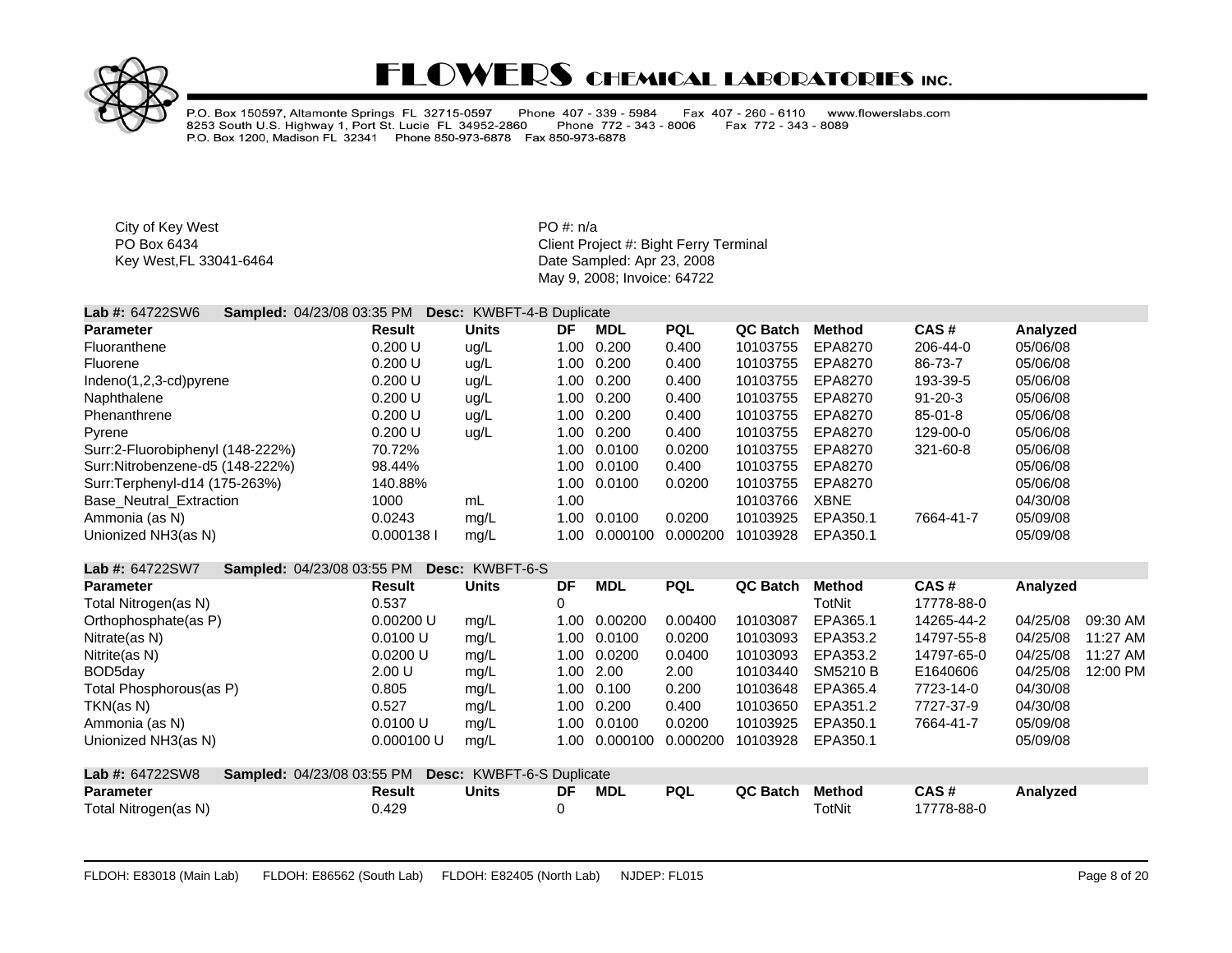

P.O. Box 150597, Altamonte Springs FL 32715-0597 Phone 407 - 339 - 5984<br>8253 South U.S. Highway 1, Port St. Lucie FL 34952-2860 Phone 772 - 343 -Fax 407 - 260 - 6110 www.flowerslabs.com Phone 772 - 343 - 8006 Fax 772 - 343 - 8089 P.O. Box 1200, Madison FL 32341 Phone 850-973-6878 Fax 850-973-6878

City of Key West **PO** #: n/a

PO Box 6434<br>
Key West,FL 33041-6464<br>
Key West,FL 33041-6464<br>
Client Project #: Bight Ferry Terminal<br>
Date Sampled: Apr 23, 2008 Date Sampled: Apr 23, 2008 May 9, 2008; Invoice: 64722

| <b>Lab #: 64722SW8</b>  | <b>Sampled: 04/23/08 03:55 PM</b> |            | <b>Desc: KWBFT-6-S Duplicate</b> |           |             |            |          |          |            |          |          |
|-------------------------|-----------------------------------|------------|----------------------------------|-----------|-------------|------------|----------|----------|------------|----------|----------|
| <b>Parameter</b>        |                                   | Result     | Units                            | DF        | MDL         | <b>PQL</b> | QC Batch | Method   | CAS#       | Analyzed |          |
| Orthophosphate(as P)    |                                   | 0.00200 U  | mq/L                             | 1.00      | 0.00200     | 0.00400    | 10103087 | EPA365.1 | 14265-44-2 | 04/25/08 | 09:31 AM |
| Nitrate(as N)           |                                   | 0.0312     | mq/L                             |           | 1.00 0.0100 | 0.0200     | 10103093 | EPA353.2 | 14797-55-8 | 04/25/08 | 11:28 AM |
| Nitrite(as N)           |                                   | 0.0200 U   | mq/L                             |           | 1.00 0.0200 | 0.0400     | 10103093 | EPA353.2 | 14797-65-0 | 04/25/08 | 11:28 AM |
| BOD5day                 |                                   | 2.00 U     | mq/L                             | 1.00 2.00 |             | 2.00       | 10103440 | SM5210 B | E1640606   | 04/25/08 | 12:00 PM |
| Total Phosphorous(as P) |                                   | 0.771      | mq/L                             |           | 1.00 0.100  | 0.200      | 10103648 | EPA365.4 | 7723-14-0  | 04/30/08 |          |
| TKN(as N)               |                                   | 0.398 I    | mq/L                             | 1.00      | 0.200       | 0.400      | 10103650 | EPA351.2 | 7727-37-9  | 04/30/08 |          |
| Ammonia (as N)          |                                   | 0.0100 U   | mq/L                             | 1.00      | 0.0100      | 0.0200     | 10103925 | EPA350.1 | 7664-41-7  | 05/09/08 |          |
| Unionized NH3(as N)     |                                   | 0.000100 U | mq/L                             | 1.00      | 0.000100    | 0.000200   | 10103928 | EPA350.1 |            | 05/09/08 |          |

#### **Lab #:** 64722SW9 **Sampled:** 04/23/08 04:00 PM **Desc:** KWBFT-6-M

| <b>Parameter</b>        | Result     | <b>Units</b> | DF        | MDL         | <b>PQL</b> | QC Batch | Method   | CAS#       | Analyzed |          |
|-------------------------|------------|--------------|-----------|-------------|------------|----------|----------|------------|----------|----------|
| Total Nitrogen(as N)    | .38        |              |           |             |            |          | TotNit   | 17778-88-0 |          |          |
| Orthophosphate(as P)    | 0.00200 U  | mq/L         | 1.00      | 0.00200     | 0.00400    | 10103087 | EPA365.1 | 14265-44-2 | 04/25/08 | 09:32 AM |
| Nitrate(as N)           | 0.0100 U   | mg/L         | 1.00      | 0.0100      | 0.0200     | 10103093 | EPA353.2 | 14797-55-8 | 04/25/08 | 11:29 AM |
| Nitrite(as N)           | 0.0200 U   | mg/L         |           | 1.00 0.0200 | 0.0400     | 10103093 | EPA353.2 | 14797-65-0 | 04/25/08 | 11:29 AM |
| BOD5day                 | 2.00 U     | mg/L         | 1.00 2.00 |             | 2.00       | 10103440 | SM5210 B | E1640606   | 04/25/08 | 12:00 PM |
| Total Phosphorous(as P) | 0.812      | mg/L         | 1.00      | 0.100       | 0.200      | 10103648 | EPA365.4 | 7723-14-0  | 04/30/08 |          |
| TKN(as N)               | .37        | mq/L         | 1.00      | 0.200       | 0.400      | 10103650 | EPA351.2 | 7727-37-9  | 04/30/08 |          |
| Ammonia (as N)          | 0.0100 U   | mq/L         | 1.00      | 0.0100      | 0.0200     | 10103925 | EPA350.1 | 7664-41-7  | 05/09/08 |          |
| Unionized NH3(as N)     | 0.000100 U | mq/L         | 1.00      | 0.000100    | 0.000200   | 10103928 | EPA350.1 |            | 05/09/08 |          |

| <b>Lab #: 64722SW10</b> | <b>Sampled: 04/23/08 04:00 PM Desc: KWBFT-6-M Duplicate</b> |           |              |           |              |            |                 |          |            |          |            |
|-------------------------|-------------------------------------------------------------|-----------|--------------|-----------|--------------|------------|-----------------|----------|------------|----------|------------|
| <b>Parameter</b>        |                                                             | Result    | <b>Units</b> | DF        | MDL          | <b>PQL</b> | <b>QC Batch</b> | Method   | CAS#       | Analyzed |            |
| Total Nitrogen(as N)    |                                                             | 0.507     |              |           |              |            |                 | TotNit   | 17778-88-0 |          |            |
| Orthophosphate(as P)    |                                                             | 0.00200 U | mg/L         |           | 1.00 0.00200 | 0.00400    | 10103087        | EPA365.1 | 14265-44-2 | 04/25/08 | 09:33 AM   |
| Nitrate(as N)           |                                                             | 0.0324    | mq/L         |           | 1.00 0.0100  | 0.0200     | 10103093        | EPA353.2 | 14797-55-8 | 04/25/08 | $11:30$ AM |
| Nitrite(as N)           |                                                             | 0.0200 U  | mq/L         |           | 1.00 0.0200  | 0.0400     | 10103093        | EPA353.2 | 14797-65-0 | 04/25/08 | $11:30$ AM |
| BOD5day                 |                                                             | 2.00 U    | mq/L         | 1.00 2.00 |              | 2.00       | 10103440        | SM5210 B | E1640606   | 04/25/08 | 12:00 PM   |
| Total Phosphorous(as P) |                                                             | 0.826     | mg/L         |           | 1.00 0.100   | 0.200      | 10103648        | EPA365.4 | 7723-14-0  | 04/30/08 |            |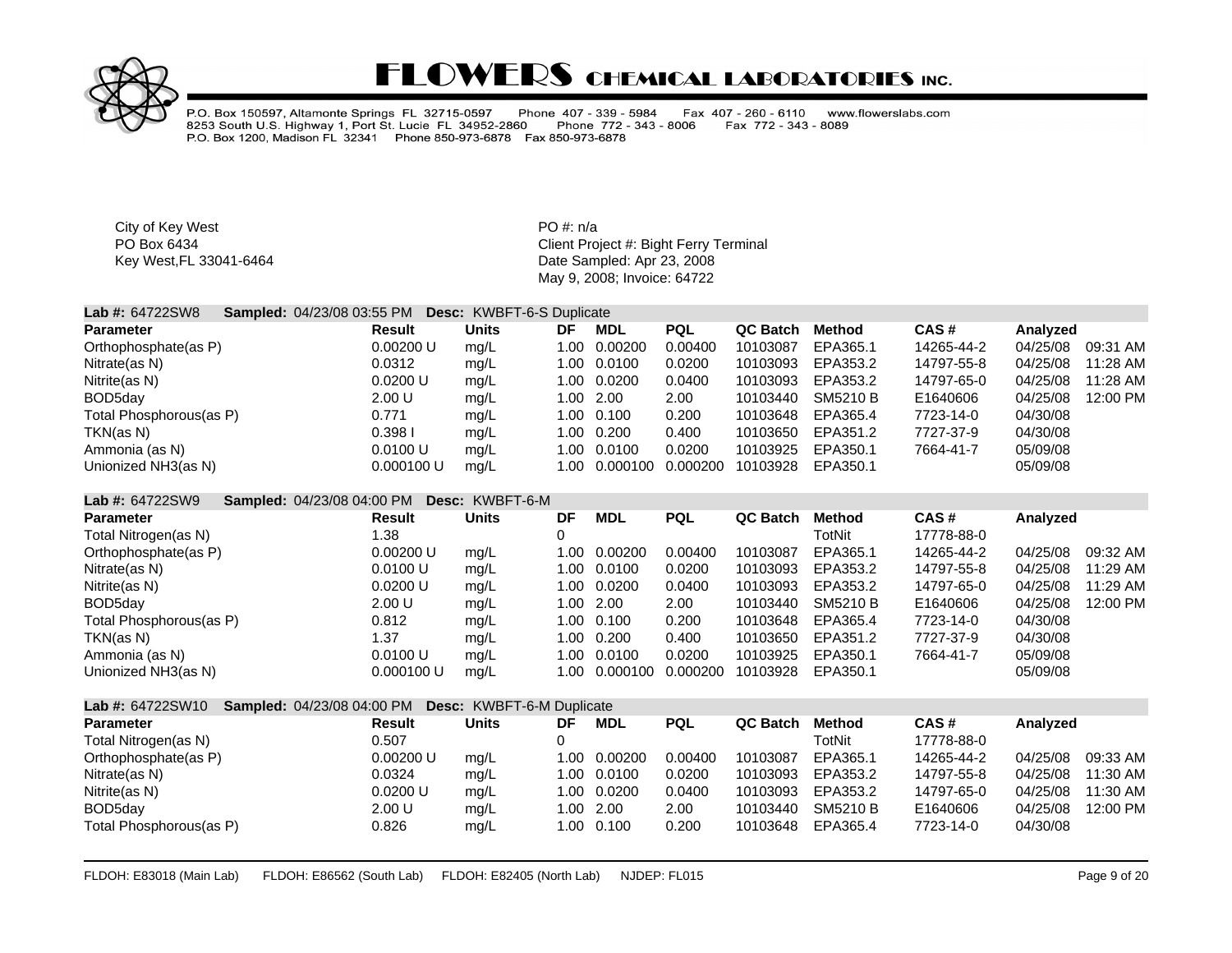

P.O. Box 150597, Altamonte Springs FL 32715-0597 Phone 407 - 339 - 5984<br>8253 South U.S. Highway 1, Port St. Lucie FL 34952-2860 Phone 772 - 343<br>P.O. Box 1200, Madison FL 32341 Phone 850-973-6878 Fax 850-973-6878 Fax 407 - 260 - 6110 www.flowerslabs.com Phone 772 - 343 - 8006 Fax 772 - 343 - 8089

City of Key West **PO** #: n/a

| <b>Lab #: <math>64722SW10</math></b> | <b>Sampled: 04/23/08 04:00 PM Desc: KWBFT-6-M Duplicate</b> |              |    |             |            |                                              |        |           |          |  |
|--------------------------------------|-------------------------------------------------------------|--------------|----|-------------|------------|----------------------------------------------|--------|-----------|----------|--|
| <b>Parameter</b>                     | Result                                                      | <b>Units</b> | DF | MDL         | <b>PQL</b> | QC Batch                                     | Method | CAS#      | Analyzed |  |
| TKN(as N)                            | 0.474                                                       | mq/L         |    | 1.00 0.200  | 0.400      | 10103650 EPA351.2                            |        | 7727-37-9 | 04/30/08 |  |
| Ammonia (as N)                       | 0.0100 U                                                    | mg/L         |    | 1.00 0.0100 | 0.0200     | 10103925 EPA350.1                            |        | 7664-41-7 | 05/09/08 |  |
| Unionized NH3(as N)                  | 0.000100 U                                                  | mg/L         |    |             |            | 1.00  0.000100  0.000200  10103928  EPA350.1 |        |           | 05/09/08 |  |

| Lab #: 64722SW11        | <b>Sampled: 04/23/08 04:05 PM</b> | Desc: KWBFT-6-B |      |            |            |                 |                 |               |          |          |
|-------------------------|-----------------------------------|-----------------|------|------------|------------|-----------------|-----------------|---------------|----------|----------|
| <b>Parameter</b>        | Result                            | <b>Units</b>    | DF   | <b>MDL</b> | <b>PQL</b> | <b>QC Batch</b> | <b>Method</b>   | CAS#          | Analyzed |          |
| Total Nitrogen(as N)    | 0.573                             |                 | 0    |            |            |                 | <b>TotNit</b>   | 17778-88-0    |          |          |
| Orthophosphate(as P)    | 0.00200 U                         | mg/L            | 1.00 | 0.00200    | 0.00400    | 10103087        | EPA365.1        | 14265-44-2    | 04/25/08 | 09:35 AM |
| Nitrate(as N)           | 0.194                             | mg/L            | 1.00 | 0.0100     | 0.0200     | 10103093        | EPA353.2        | 14797-55-8    | 04/25/08 | 11:35 AM |
| Nitrite(as N)           | 0.0200 U                          | mg/L            | 1.00 | 0.0200     | 0.0400     | 10103093        | EPA353.2        | 14797-65-0    | 04/25/08 | 11:35 AM |
| Arsenic                 | 0.164                             | mg/L            | 1.00 | 0.00100    | 0.00200    | 10103136        | EPA200.8        | 7440-38-2     | 04/25/08 |          |
| Cadmium                 | 0.00100 U                         | mg/L            | 1.00 | 0.00100    | 0.00200    | 10103136        | EPA200.8        | 7440-43-9     | 04/25/08 |          |
| Copper                  | 0.0195                            | mg/L            | 1.00 | 0.00100    | 0.00200    | 10103136        | EPA200.8        | 7440-50-8     | 04/25/08 |          |
| Lead                    | 0.00639                           | mg/L            | 1.00 | 0.00100    | 0.00200    | 10103136        | EPA200.8        | 7439-92-1     | 04/25/08 |          |
| Zinc                    | 0.0427                            | mg/L            | 1.00 | 0.0100     | 0.0200     | 10103136        | EPA200.8        | 7440-66-6     | 04/25/08 |          |
| Chromium, Hexavalent    | 0.0100 U                          | mg/L            | 1.00 | 0.0100     | 0.0200     | 10103156        | SM3500-Cr B     | 1333-82-0     | 04/28/08 | 08:35 AM |
| BOD <sub>5day</sub>     | 2.00 U                            | mg/L            | 1.00 | 2.00       | 2.00       | 10103440        | <b>SM5210 B</b> | E1640606      | 04/25/08 | 12:00 PM |
| Total Phosphorous(as P) | 0.707                             | mg/L            | 1.00 | 0.100      | 0.200      | 10103648        | EPA365.4        | 7723-14-0     | 04/30/08 |          |
| TKN(as N)               | 0.3791                            | mg/L            | 1.00 | 0.200      | 0.400      | 10103650        | EPA351.2        | 7727-37-9     | 04/30/08 |          |
| 1-methyl-Naphthalene    | 0.200 U                           | ug/L            | 1.00 | 0.200      | 0.400      | 10103755        | EPA8270         | 090-12-0      | 05/06/08 |          |
| 2-methyl-Naphthalene    | 0.200 U                           | ug/L            | 1.00 | 0.200      | 0.400      | 10103755        | EPA8270         | $91 - 57 - 6$ | 05/06/08 |          |
| Acenaphthene            | 0.200 U                           | ug/L            | 1.00 | 0.200      | 0.400      | 10103755        | EPA8270         | 83-32-9       | 05/06/08 |          |
| Acenaphthylene          | 0.200 U                           | ug/L            | 1.00 | 0.200      | 0.400      | 10103755        | EPA8270         | 208-96-8      | 05/06/08 |          |
| Anthracene              | 0.200 U                           | ug/L            | 1.00 | 0.200      | 0.400      | 10103755        | EPA8270         | 120-12-7      | 05/06/08 |          |
| Benzo(a)anthracene      | 0.200 U                           | ug/L            | 1.00 | 0.200      | 0.400      | 10103755        | EPA8270         | 56-55-3       | 05/06/08 |          |
| Benzo(a)pyrene          | 0.200 U                           | ug/L            | 1.00 | 0.200      | 0.400      | 10103755        | EPA8270         | 50-32-8       | 05/06/08 |          |
| Benzo(b)fluoranthene    | 0.100 U                           | ug/L            | 1.00 | 0.100      | 0.200      | 10103755        | EPA8270         | 205-99-2      | 05/06/08 |          |
| Benzo(g,h,i)perylene    | 0.200 U                           | ug/L            | 1.00 | 0.200      | 0.400      | 10103755        | EPA8270         | 191-24-2      | 05/06/08 |          |
| Benzo(k)fluoranthene    | 0.200 U                           | ug/L            | 1.00 | 0.200      | 0.400      | 10103755        | EPA8270         | 207-08-9      | 05/06/08 |          |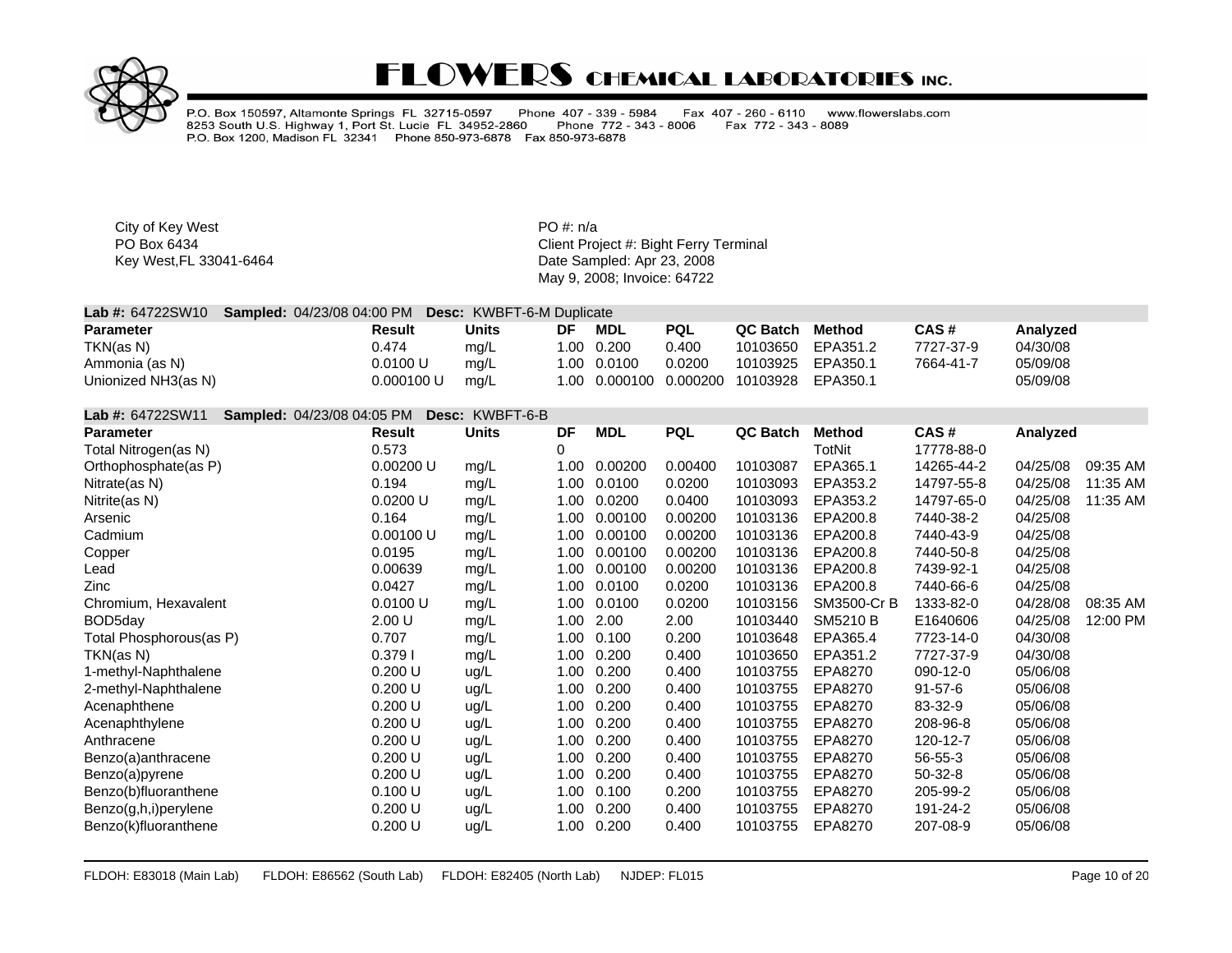

P.O. Box 150597, Altamonte Springs FL 32715-0597 Phone 407 - 339 - 5984<br>8253 South U.S. Highway 1, Port St. Lucie FL 34952-2860 Phone 772 - 343 Fax 407 - 260 - 6110 www.flowerslabs.com Fax 772 - 343 - 8089 Phone 772 - 343 - 8006 P.O. Box 1200, Madison FL 32341 Phone 850-973-6878 Fax 850-973-6878

City of Key West **PO** #: n/a

PO Box 6434 **PO Box 6434** Client Project #: Bight Ferry Terminal Key West,FL 33041-6464 **Date Sampled: Apr 23, 2008** May 9, 2008; Invoice: 64722

### **Lab #:** 64722SW11 **Sampled:** 04/23/08 04:05 PM **Desc:** KWBFT-6-B

| <b>Parameter</b>                 | <b>Result</b> | <b>Units</b> | DF   | <b>MDL</b> | <b>PQL</b> | QC Batch | Method      | CAS#          | Analyzed |
|----------------------------------|---------------|--------------|------|------------|------------|----------|-------------|---------------|----------|
| Chrysene                         | 0.200 U       | ug/L         | 1.00 | 0.200      | 0.400      | 10103755 | EPA8270     | 218-01-9      | 05/06/08 |
| Dibenz(a,h)anthracene            | 0.200 U       | ug/L         | 1.00 | 0.200      | 0.400      | 10103755 | EPA8270     | 53-70-3       | 05/06/08 |
| Fluoranthene                     | 0.200 U       | ug/L         | 1.00 | 0.200      | 0.400      | 10103755 | EPA8270     | 206-44-0      | 05/06/08 |
| Fluorene                         | 0.200 U       | ug/L         | 1.00 | 0.200      | 0.400      | 10103755 | EPA8270     | 86-73-7       | 05/06/08 |
| Indeno(1,2,3-cd)pyrene           | 0.200 U       | ug/L         | 1.00 | 0.200      | 0.400      | 10103755 | EPA8270     | 193-39-5      | 05/06/08 |
| Naphthalene                      | 0.200 U       | ug/L         | 1.00 | 0.200      | 0.400      | 10103755 | EPA8270     | $91 - 20 - 3$ | 05/06/08 |
| Phenanthrene                     | 0.200 U       | ug/L         | 1.00 | 0.200      | 0.400      | 10103755 | EPA8270     | $85 - 01 - 8$ | 05/06/08 |
| Pyrene                           | 0.200 U       | ug/L         | 1.00 | 0.200      | 0.400      | 10103755 | EPA8270     | 129-00-0      | 05/06/08 |
| Surr:2-Fluorobiphenyl (148-222%) | 68.18%        |              | 1.00 | 0.0100     | 0.0200     | 10103755 | EPA8270     | 321-60-8      | 05/06/08 |
| Surr:Nitrobenzene-d5 (148-222%)  | 98.02%        |              | 1.00 | 0.0100     | 0.400      | 10103755 | EPA8270     |               | 05/06/08 |
| Surr:Terphenyl-d14 (175-263%)    | 144.82%       |              | 1.00 | 0.0100     | 0.0200     | 10103755 | EPA8270     |               | 05/06/08 |
| <b>Base Neutral Extraction</b>   | 1000          | mL           | 1.00 |            |            | 10103766 | <b>XBNE</b> |               | 04/30/08 |
| Ammonia (as N)                   | 0.145         | mg/L         | 1.00 | 0.0100     | 0.0200     | 10103925 | EPA350.1    | 7664-41-7     | 05/09/08 |
| Unionized NH3(as N)              | 0.000821      | mq/L         | 1.00 | 0.000100   | 0.000200   | 10103928 | EPA350.1    |               | 05/09/08 |

#### **Lab #:** 64722SW12 **Sampled:** 04/23/08 04:05 PM **Desc:** KWBFT-6-B Duplicate

| <b>Parameter</b>        | Result    | <b>Units</b> | DF   | <b>MDL</b> | <b>PQL</b> | <b>QC Batch</b> | <b>Method</b> | CAS#       | Analyzed |          |
|-------------------------|-----------|--------------|------|------------|------------|-----------------|---------------|------------|----------|----------|
| Total Nitrogen(as N)    | 0.603     |              |      |            |            |                 | TotNit        | 17778-88-0 |          |          |
| Orthophosphate(as P)    | 0.00200 U | mg/L         | 1.00 | 0.00200    | 0.00400    | 10103087        | EPA365.1      | 14265-44-2 | 04/25/08 | 09:36 AM |
| Nitrate(as N)           | 0.0288    | mg/L         | 1.00 | 0.0100     | 0.0200     | 10103093        | EPA353.2      | 14797-55-8 | 04/25/08 | 11:36 AM |
| Nitrite(as N)           | 0.0200 U  | mg/L         | 1.00 | 0.0200     | 0.0400     | 10103093        | EPA353.2      | 14797-65-0 | 04/25/08 | 11:36 AM |
| Arsenic                 | 0.168     | mg/L         | 1.00 | 0.00100    | 0.00200    | 10103136        | EPA200.8      | 7440-38-2  | 04/25/08 |          |
| Cadmium                 | 0.00100 U | mg/L         | 1.00 | 0.00100    | 0.00200    | 10103136        | EPA200.8      | 7440-43-9  | 04/25/08 |          |
| Copper                  | 0.0200    | mg/L         | 1.00 | 0.00100    | 0.00200    | 10103136        | EPA200.8      | 7440-50-8  | 04/25/08 |          |
| Lead                    | 0.00100 U | mg/L         | 1.00 | 0.00100    | 0.00200    | 10103136        | EPA200.8      | 7439-92-1  | 04/25/08 |          |
| Zinc                    | 0.0370    | mg/L         | 1.00 | 0.0100     | 0.0200     | 10103136        | EPA200.8      | 7440-66-6  | 04/25/08 |          |
| Chromium, Hexavalent    | 0.0100 U  | mg/L         | 1.00 | 0.0100     | 0.0200     | 10103156        | SM3500-Cr B   | 1333-82-0  | 04/28/08 | 08:35 AM |
| BOD5day                 | 2.00 U    | mg/L         | 1.00 | 2.00       | 2.00       | 10103440        | SM5210 B      | E1640606   | 04/25/08 | 12:00 PM |
| Total Phosphorous(as P) | 0.759     | mg/L         | 1.00 | 0.100      | 0.200      | 10103648        | EPA365.4      | 7723-14-0  | 04/30/08 |          |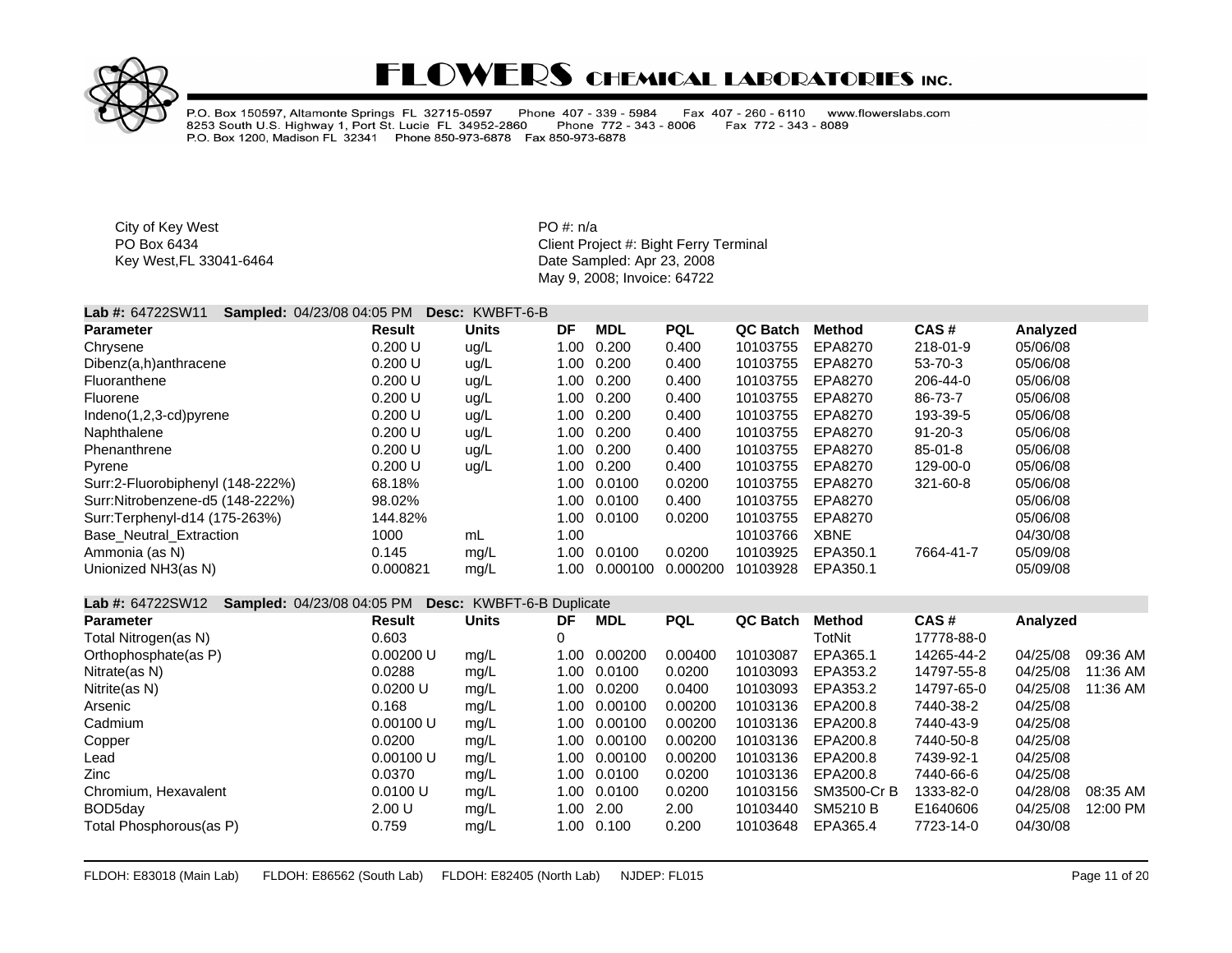

P.O. Box 150597, Altamonte Springs FL 32715-0597 Phone 407 - 339 - 5984<br>8253 South U.S. Highway 1, Port St. Lucie FL 34952-2860 Phone 772 - 343<br>P.O. Box 1200, Madison FL 32341 Phone 850-973-6878 Fax 850-973-6878 Fax 407 - 260 - 6110 www.flowerslabs.com Fax 772 - 343 - 8089 Phone 772 - 343 - 8006

City of Key West **PO** #: n/a

| Lab #: 64722SW12                 | Sampled: 04/23/08 04:05 PM | <b>Desc: KWBFT-6-B Duplicate</b> |      |            |            |          |               |               |          |  |
|----------------------------------|----------------------------|----------------------------------|------|------------|------------|----------|---------------|---------------|----------|--|
| <b>Parameter</b>                 | <b>Result</b>              | <b>Units</b>                     | DF   | <b>MDL</b> | <b>PQL</b> | QC Batch | <b>Method</b> | CAS#          | Analyzed |  |
| TKN(as N)                        | 0.574                      | mg/L                             | 1.00 | 0.200      | 0.400      | 10103650 | EPA351.2      | 7727-37-9     | 04/30/08 |  |
| 1-methyl-Naphthalene             | 0.200 U                    | ug/L                             | 1.00 | 0.200      | 0.400      | 10103755 | EPA8270       | 090-12-0      | 05/06/08 |  |
| 2-methyl-Naphthalene             | 0.200 U                    | ug/L                             | 1.00 | 0.200      | 0.400      | 10103755 | EPA8270       | $91 - 57 - 6$ | 05/06/08 |  |
| Acenaphthene                     | 0.200 U                    | ug/L                             | 1.00 | 0.200      | 0.400      | 10103755 | EPA8270       | 83-32-9       | 05/06/08 |  |
| Acenaphthylene                   | 0.200 U                    | ug/L                             | 1.00 | 0.200      | 0.400      | 10103755 | EPA8270       | 208-96-8      | 05/06/08 |  |
| Anthracene                       | 0.200 U                    | ug/L                             | 1.00 | 0.200      | 0.400      | 10103755 | EPA8270       | 120-12-7      | 05/06/08 |  |
| Benzo(a)anthracene               | 0.200 U                    | ug/L                             | 1.00 | 0.200      | 0.400      | 10103755 | EPA8270       | 56-55-3       | 05/06/08 |  |
| Benzo(a)pyrene                   | 0.200 U                    | ug/L                             | 1.00 | 0.200      | 0.400      | 10103755 | EPA8270       | $50-32-8$     | 05/06/08 |  |
| Benzo(b)fluoranthene             | 0.100 U                    | ug/L                             | 1.00 | 0.100      | 0.200      | 10103755 | EPA8270       | 205-99-2      | 05/06/08 |  |
| Benzo(g,h,i)perylene             | 0.200 U                    | ug/L                             | 1.00 | 0.200      | 0.400      | 10103755 | EPA8270       | 191-24-2      | 05/06/08 |  |
| Benzo(k)fluoranthene             | 0.200 U                    | ug/L                             | 1.00 | 0.200      | 0.400      | 10103755 | EPA8270       | 207-08-9      | 05/06/08 |  |
| Chrysene                         | 0.200 U                    | ug/L                             | 1.00 | 0.200      | 0.400      | 10103755 | EPA8270       | 218-01-9      | 05/06/08 |  |
| Dibenz(a,h)anthracene            | 0.200 U                    | ug/L                             | 1.00 | 0.200      | 0.400      | 10103755 | EPA8270       | 53-70-3       | 05/06/08 |  |
| Fluoranthene                     | 0.200 U                    | ug/L                             | 1.00 | 0.200      | 0.400      | 10103755 | EPA8270       | 206-44-0      | 05/06/08 |  |
| Fluorene                         | 0.200 U                    | ug/L                             | 1.00 | 0.200      | 0.400      | 10103755 | EPA8270       | 86-73-7       | 05/06/08 |  |
| $Indeno(1,2,3-cd)pyrene$         | 0.200 U                    | ug/L                             | 1.00 | 0.200      | 0.400      | 10103755 | EPA8270       | 193-39-5      | 05/06/08 |  |
| Naphthalene                      | 0.200 U                    | ug/L                             | 1.00 | 0.200      | 0.400      | 10103755 | EPA8270       | $91 - 20 - 3$ | 05/06/08 |  |
| Phenanthrene                     | 0.200 U                    | ug/L                             | 1.00 | 0.200      | 0.400      | 10103755 | EPA8270       | $85 - 01 - 8$ | 05/06/08 |  |
| Pyrene                           | 0.200 U                    | ug/L                             | 1.00 | 0.200      | 0.400      | 10103755 | EPA8270       | 129-00-0      | 05/06/08 |  |
| Surr:2-Fluorobiphenyl (148-222%) | 60.88%                     |                                  | 1.00 | 0.0100     | 0.0200     | 10103755 | EPA8270       | 321-60-8      | 05/06/08 |  |
| Surr:Nitrobenzene-d5 (148-222%)  | 90.66%                     |                                  | 1.00 | 0.0100     | 0.400      | 10103755 | EPA8270       |               | 05/06/08 |  |
| Surr:Terphenyl-d14 (175-263%)    | 132.84%                    |                                  | 1.00 | 0.0100     | 0.0200     | 10103755 | EPA8270       |               | 05/06/08 |  |
| <b>Base Neutral Extraction</b>   | 1000                       | mL                               | 1.00 |            |            | 10103766 | <b>XBNE</b>   |               | 04/30/08 |  |
| Ammonia (as N)                   | 0.0100 U                   | mg/L                             | 1.00 | 0.0100     | 0.0200     | 10103925 | EPA350.1      | 7664-41-7     | 05/09/08 |  |
| Unionized NH3(as N)              | 0.000100 U                 | ma/L                             | 1.00 | 0.000100   | 0.000200   | 10103928 | EPA350.1      |               | 05/09/08 |  |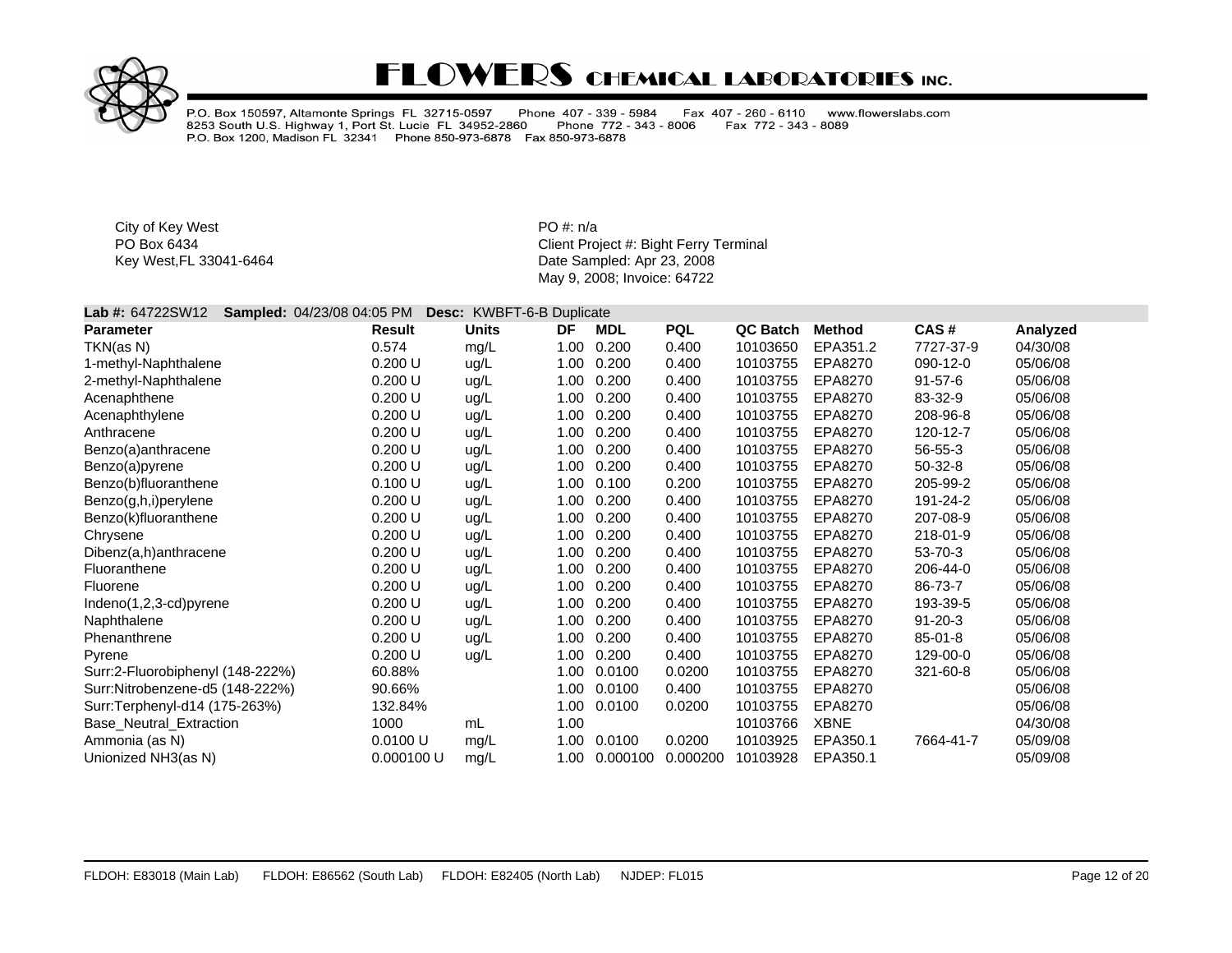

P.O. Box 150597, Altamonte Springs FL 32715-0597 Phone 407 - 339 - 5984<br>8253 South U.S. Highway 1, Port St. Lucie FL 34952-2860 Phone 772 - 343<br>P.O. Box 1200, Madison FL 32341 Phone 850-973-6878 Fax 850-973-6878 Fax 407 - 260 - 6110 www.flowerslabs.com Phone 772 - 343 - 8006 Fax 772 - 343 - 8089

City of Key West **PO** #: n/a

PO Box 6434<br>
Key West,FL 33041-6464<br>
Key West,FL 33041-6464<br>
Client Project #: Bight Ferry Terminal<br>
Date Sampled: Apr 23, 2008 Date Sampled: Apr 23, 2008 May 9, 2008; Invoice: 64722

#### **Quality Report**

| Quality Control Batch: 10103093  | <b>Analyst: PCW</b> |              |              |        |              |               |            |                |
|----------------------------------|---------------------|--------------|--------------|--------|--------------|---------------|------------|----------------|
| <b>Blank</b>                     | <b>Result</b>       | <b>Units</b> |              |        |              |               |            |                |
| Nitrate(as N)                    | 0.0100U             | mg/L         |              |        |              |               |            |                |
| Nitrite(as N)                    | 0.0200U             | mg/L         |              |        |              |               |            |                |
| <b>Laboratory Control Sample</b> | <b>Result</b>       | <b>Units</b> | <b>Spike</b> | %REC   | %REC Lim     |               |            |                |
| Nitrate(as N)                    | 1.93                | mg/L         | 2.00         | 96.50  | 80.00-120.00 |               |            |                |
| Nitrite(as N)                    | 0.988               | mg/L         | 1.00         | 98.80  | 80.00-120.00 |               |            |                |
| <b>Matrix Spike</b>              | <b>Result</b>       | <b>Units</b> | <b>Spike</b> | %REC   | %REC Lim     | <b>Sample</b> |            |                |
| Nitrate(as N)                    | 3.86                | mg/L         | 4.00         | 92.95  | 80.00-120.00 | 0.142         |            |                |
| Nitrite(as N)                    | 3.74                | mg/L         | 4.00         | 93.85  | 80.00-120.00 | $-0.0141$     |            |                |
| <b>Matrix Spike Duplicate</b>    | <b>Result</b>       | <b>Units</b> | <b>Spike</b> | %REC   | %REC Lim     | <b>Sample</b> | <b>RPD</b> | <b>RPD Lim</b> |
| Nitrate(as N)                    | 3.86                | mg/L         | 4.00         | 92.95  | 80.00-120.00 | 0.142         | 0.00       | 20.00          |
| Nitrite(as N)                    | 3.74                | mg/L         | 4.00         | 93.85  | 80.00-120.00 | $-0.0141$     | 0.00       | 20.00          |
| Quality Control Batch: 10103136  | Analyst: EVB        |              |              |        |              |               |            |                |
| <b>Blank</b>                     | Result              | <b>Units</b> |              |        |              |               |            |                |
| Arsenic                          | 0.00100U            | mg/L         |              |        |              |               |            |                |
| Cadmium                          | 0.00100U            | mg/L         |              |        |              |               |            |                |
| Copper                           | 0.00100U            | mg/L         |              |        |              |               |            |                |
| Lead                             | 0.00100U            | mg/L         |              |        |              |               |            |                |
| Zinc                             | 0.0100U             | mg/L         |              |        |              |               |            |                |
| <b>Laboratory Control Sample</b> | <b>Result</b>       | <b>Units</b> | <b>Spike</b> | %REC   | %REC Lim     |               |            |                |
| Arsenic                          | 0.210               | mg/L         | 0.200        | 105.16 | 76.69-122.02 |               |            |                |
| Cadmium                          | 0.211               | mg/L         | 0.200        | 105.28 | 83.55-122.24 |               |            |                |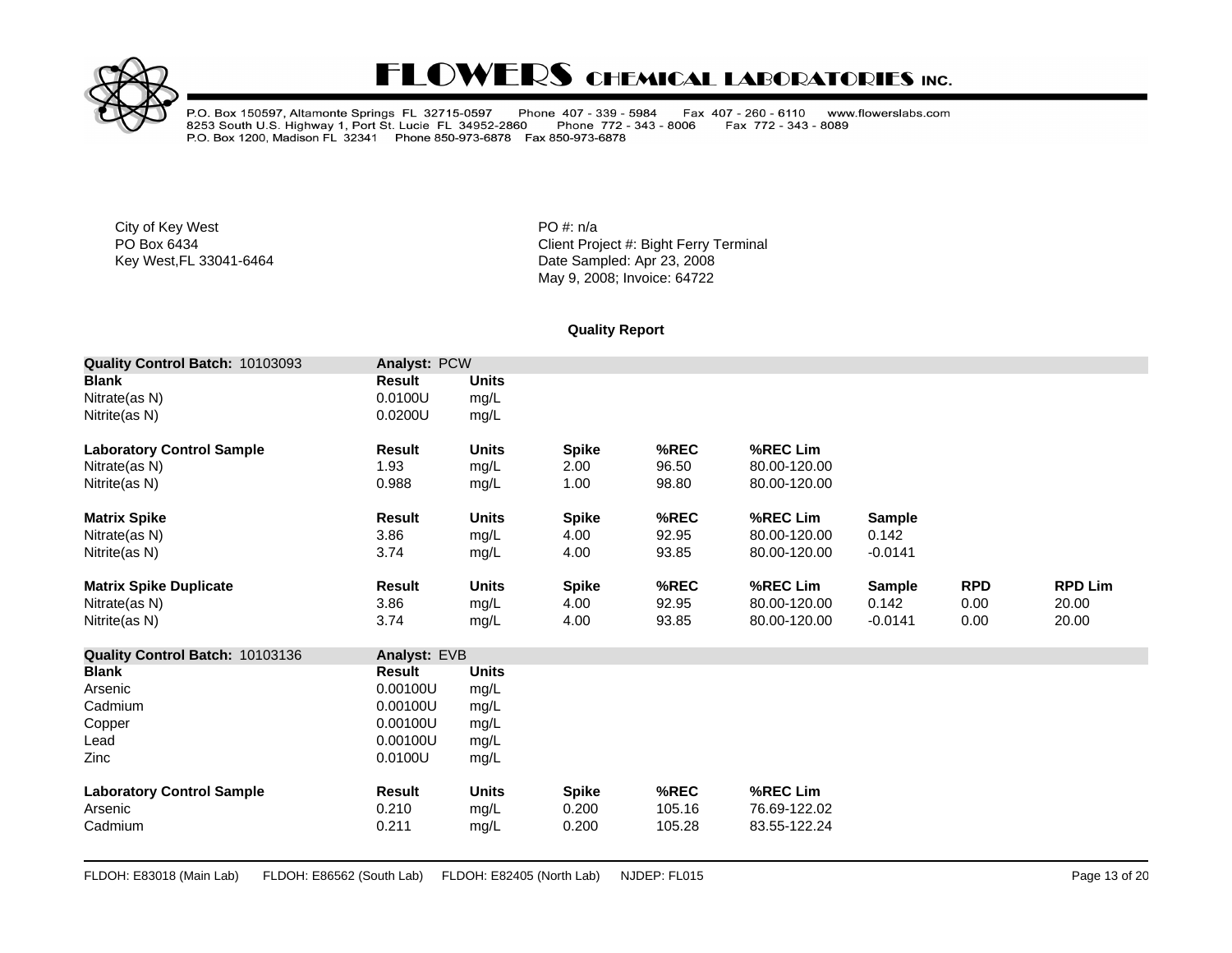

P.O. Box 150597, Altamonte Springs FL 32715-0597 Phone 407 - 339 - 5984<br>8253 South U.S. Highway 1, Port St. Lucie FL 34952-2860 Phone 772 - 343<br>P.O. Box 1200, Madison FL 32341 Phone 850-973-6878 Fax 850-973-6878 Fax 407 - 260 - 6110 www.flowerslabs.com Phone 772 - 343 - 8006 Fax 772 - 343 - 8089

City of Key West **PO** #: n/a

| Quality Control Batch: 10103136  | Analyst: EVB  |              |              |        |              |               |            |                |
|----------------------------------|---------------|--------------|--------------|--------|--------------|---------------|------------|----------------|
| <b>Laboratory Control Sample</b> | Result        | <b>Units</b> | <b>Spike</b> | %REC   | %REC Lim     |               |            |                |
| Copper                           | 0.210         | mg/L         | 0.200        | 105.24 | 84.94-123.97 |               |            |                |
| Lead                             | 0.221         | mg/L         | 0.200        | 110.32 | 90.62-122.65 |               |            |                |
| Zinc                             | 0.223         | mg/L         | 0.200        | 111.50 | 80.98-122.30 |               |            |                |
| <b>Matrix Spike</b>              | <b>Result</b> | <b>Units</b> | <b>Spike</b> | %REC   | %REC Lim     | <b>Sample</b> |            |                |
| Arsenic                          | 0.366         | mg/L         | 0.200        | 106.40 | 72.43-140.81 | 0.154         |            |                |
| Cadmium                          | 0.218         | mg/L         | 0.200        | 109.12 | 77.67-136.39 | 0.00100U      |            |                |
| Copper                           | 0.224         | mg/L         | 0.200        | 100.54 | 55.09-143.14 | 0.0226        |            |                |
| Lead                             | 0.209         | mg/L         | 0.200        | 103.64 | 73.93-150.56 | 0.00166       |            |                |
| Zinc                             | 0.254         | mg/L         | 0.200        | 108.91 | 54.51-142.91 | 0.0359        |            |                |
| <b>Matrix Spike Duplicate</b>    | <b>Result</b> | <b>Units</b> | <b>Spike</b> | %REC   | %REC Lim     | <b>Sample</b> | <b>RPD</b> | <b>RPD Lim</b> |
| Arsenic                          | 0.391         | mg/L         | 0.200        | 118.79 | 72.43-140.81 | 0.154         | 6.54       | 33.14          |
| Cadmium                          | 0.233         | mg/L         | 0.200        | 116.69 | 77.67-136.39 | 0.00100U      | 6.70       | 30.49          |
| Copper                           | 0.239         | mg/L         | 0.200        | 108.27 | 55.09-143.14 | 0.0226        | 6.68       | 24.08          |
| Lead                             | 0.225         | mg/L         | 0.200        | 111.81 | 73.93-150.56 | 0.00166       | 7.52       | 24.91          |
| Zinc                             | 0.266         | mg/L         | 0.200        | 115.31 | 54.51-142.91 | 0.0359        | 4.93       | 24.70          |
| Quality Control Batch: 10103155  | Analyst: EVB  |              |              |        |              |               |            |                |
| <b>Blank</b>                     | <b>Result</b> | <b>Units</b> |              |        |              |               |            |                |
| Chromium, Hexavalent             | 0.0100U       | mg/L         |              |        |              |               |            |                |
| <b>Laboratory Control Sample</b> | Result        | <b>Units</b> | <b>Spike</b> | %REC   | %REC Lim     |               |            |                |
| Chromium, Hexavalent             | 0.0914        | mg/L         | 0.100        | 91.37  | 80.00-120.00 |               |            |                |
| <b>Matrix Spike</b>              | Result        | <b>Units</b> | <b>Spike</b> | %REC   | %REC Lim     | <b>Sample</b> |            |                |
| Chromium, Hexavalent             | 0.0466        | mg/L         | 0.0500       | 93.21  | 80.00-120.00 | 0.0100U       |            |                |
| <b>Matrix Spike Duplicate</b>    | <b>Result</b> | <b>Units</b> | <b>Spike</b> | %REC   | %REC Lim     | <b>Sample</b> | <b>RPD</b> | <b>RPD Lim</b> |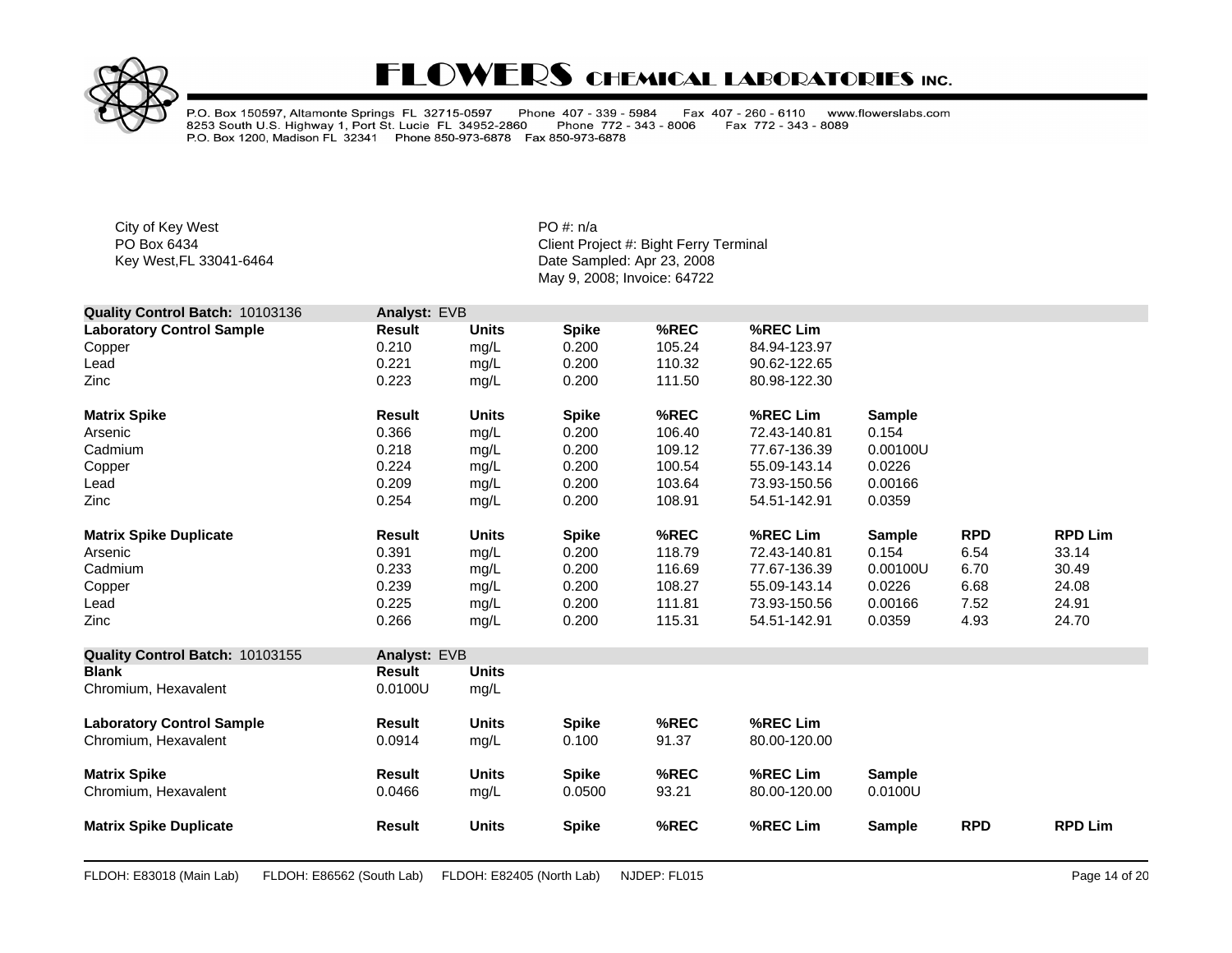

P.O. Box 150597, Altamonte Springs FL 32715-0597 Phone 407 - 339 - 5984<br>8253 South U.S. Highway 1, Port St. Lucie FL 34952-2860 Phone 772 - 343<br>P.O. Box 1200, Madison FL 32341 Phone 850-973-6878 Fax 850-973-6878 Fax 407 - 260 - 6110 www.flowerslabs.com Phone 772 - 343 - 8006 Fax 772 - 343 - 8089

City of Key West **PO** #: n/a

| Quality Control Batch: 10103155  | Analyst: EVB  |              |              |        |              |               |            |                |
|----------------------------------|---------------|--------------|--------------|--------|--------------|---------------|------------|----------------|
| <b>Matrix Spike Duplicate</b>    | <b>Result</b> | <b>Units</b> | <b>Spike</b> | %REC   | %REC Lim     | <b>Sample</b> | <b>RPD</b> | <b>RPD Lim</b> |
| Chromium. Hexavalent             | 0.0469        | mg/L         | 0.0500       | 93.75  | 80.00-120.00 | 0.0100U       | 0.58       | 20.00          |
| Quality Control Batch: 10103156  | Analyst: EVB  |              |              |        |              |               |            |                |
| <b>Blank</b>                     | <b>Result</b> | <b>Units</b> |              |        |              |               |            |                |
| Chromium, Hexavalent             | 0.0100U       | mg/L         |              |        |              |               |            |                |
| <b>Laboratory Control Sample</b> | Result        | <b>Units</b> | <b>Spike</b> | %REC   | %REC Lim     |               |            |                |
| Chromium. Hexavalent             | 0.0908        | mg/L         | 0.100        | 90.77  | 80.00-120.00 |               |            |                |
| <b>Matrix Spike</b>              | <b>Result</b> | <b>Units</b> | <b>Spike</b> | %REC   | %REC Lim     | <b>Sample</b> |            |                |
| Chromium, Hexavalent             | 0.0466        | mg/L         | 0.0500       | 93.21  | 80.00-120.00 | 0.0100U       |            |                |
| <b>Matrix Spike Duplicate</b>    | <b>Result</b> | <b>Units</b> | <b>Spike</b> | %REC   | %REC Lim     | <b>Sample</b> | <b>RPD</b> | <b>RPD Lim</b> |
| Chromium, Hexavalent             | 0.0469        | mg/L         | 0.0500       | 93.75  | 80.00-120.00 | 0.0100U       | 0.58       | 20.00          |
| Quality Control Batch: 10103440  | Analyst: CCP  |              |              |        |              |               |            |                |
| <b>Blank</b>                     | <b>Result</b> | <b>Units</b> |              |        |              |               |            |                |
| BOD5day                          | 2.00U         | mg/L         |              |        |              |               |            |                |
| <b>Laboratory Control Sample</b> | <b>Result</b> | <b>Units</b> | <b>Spike</b> | %REC   | %REC Lim     |               |            |                |
| BOD5day                          | 197           | mg/L         | 198          | 99.36  | 70.21-117.96 |               |            |                |
| Quality Control Batch: 10103648  | Analyst: VLB  |              |              |        |              |               |            |                |
| <b>Blank</b>                     | <b>Result</b> | <b>Units</b> |              |        |              |               |            |                |
| Total Phosphorous(as P)          | 0.100U        | mg/L         |              |        |              |               |            |                |
| <b>Laboratory Control Sample</b> | Result        | <b>Units</b> | <b>Spike</b> | %REC   | %REC Lim     |               |            |                |
| Total Phosphorous(as P)          | 2.15          | mg/L         | 2.00         | 107.60 | 84.77-111.07 |               |            |                |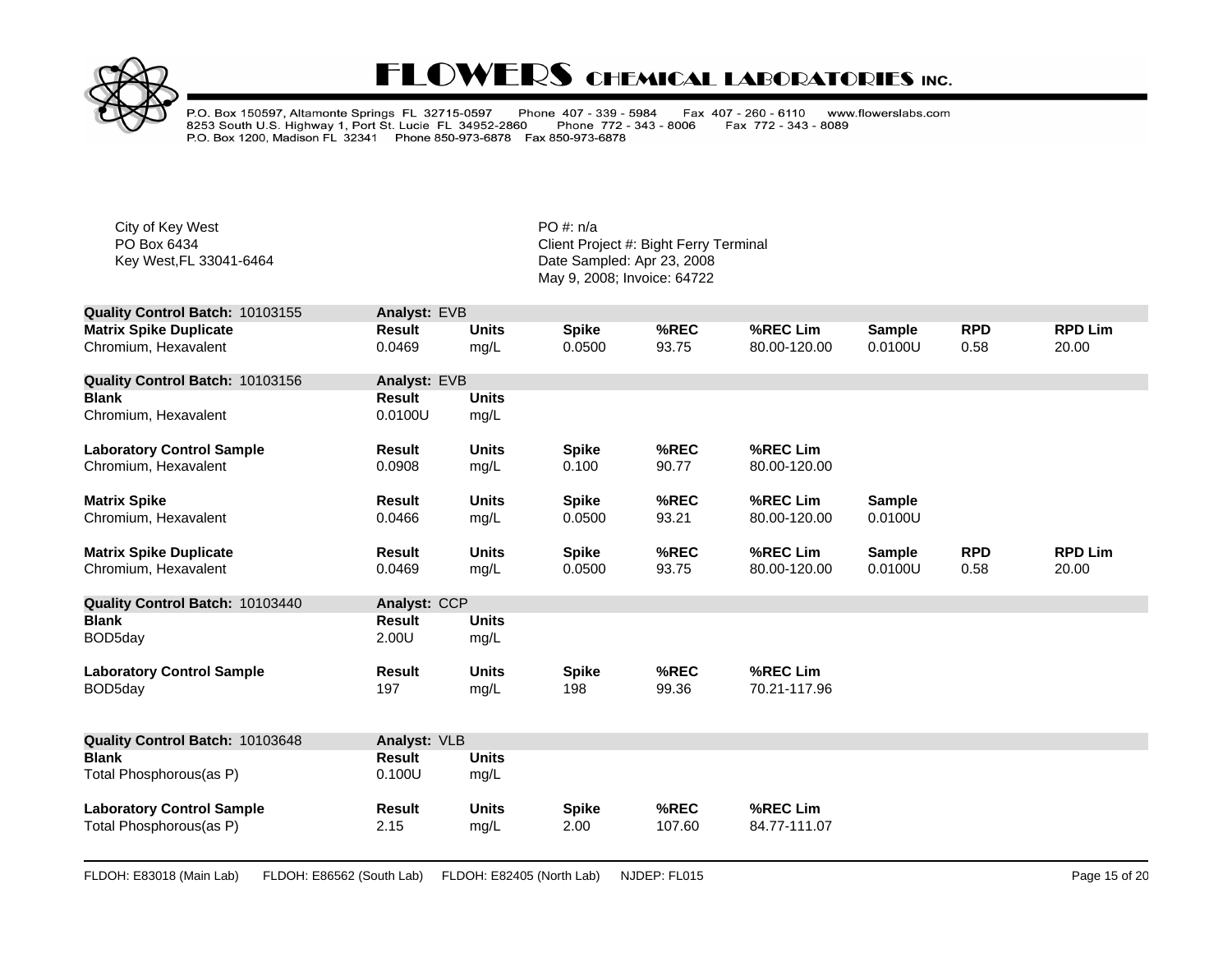

P.O. Box 150597, Altamonte Springs FL 32715-0597 Phone 407 - 339 - 5984<br>8253 South U.S. Highway 1, Port St. Lucie FL 34952-2860 Phone 772 - 343<br>P.O. Box 1200, Madison FL 32341 Phone 850-973-6878 Fax 850-973-6878 Fax 407 - 260 - 6110 www.flowerslabs.com Phone 772 - 343 - 8006 Fax 772 - 343 - 8089

City of Key West **PO** #: n/a

| Quality Control Batch: 10103648 | Analyst: VLB |       |              |        |              |        |
|---------------------------------|--------------|-------|--------------|--------|--------------|--------|
| <b>Matrix Spike</b>             | Result       | Units | <b>Spike</b> | %REC   | %REC Lim     | Sample |
| Total Phosphorous(as P)         |              | mg/L  | 1.50         | 112.30 | 81.14-116.06 | 0.286  |

| <b>Quality Control Batch: 10103650</b> | Analyst: VLB  |              |              |        |              |               |
|----------------------------------------|---------------|--------------|--------------|--------|--------------|---------------|
| <b>Blank</b>                           | <b>Result</b> | <b>Units</b> |              |        |              |               |
| TKN(as N)                              | 0.200U        | mg/L         |              |        |              |               |
| <b>Laboratory Control Sample</b>       | Result        | <b>Units</b> | <b>Spike</b> | %REC   | %REC Lim     |               |
| TKN(as N)                              | 4.12          | mg/L         | 4.00         | 102.96 | 82.56-111.48 |               |
| <b>Matrix Spike</b>                    | <b>Result</b> | <b>Units</b> | <b>Spike</b> | %REC   | %REC Lim     | <b>Sample</b> |
| TKN(as N)                              | 3.57          | mg/L         | 3.00         | 107.02 | 70.42-125.50 | 0.362         |

| Quality Control Batch: 10103755 | Analyst: CLS |              |
|---------------------------------|--------------|--------------|
| Blank                           | Result       | <b>Units</b> |
| Acenaphthene                    | 0.200U       | ug/L         |
| Acenaphthylene                  | 0.200U       | ug/L         |
| Anthracene                      | 0.200U       | ug/L         |
| Benzo(a)anthracene              | $0.200$ U    | ug/L         |
| Benzo(a)pyrene                  | 0.200U       | ug/L         |
| Benzo(b)fluoranthene            | 0.100U       | ug/L         |
| Benzo(g,h,i)perylene            | $0.200$ U    | ug/L         |
| Benzo(k)fluoranthene            | $0.200$ U    | ug/L         |
| Chrysene                        | $0.200$ U    | ug/L         |
| Dibenz(a,h)anthracene           | 0.200U       | ug/L         |
| Fluoranthene                    | 0.200U       | ug/L         |
| Fluorene                        | 0.200U       | ug/L         |
| Indeno $(1,2,3$ -cd)pyrene      | 0.200U       | ug/L         |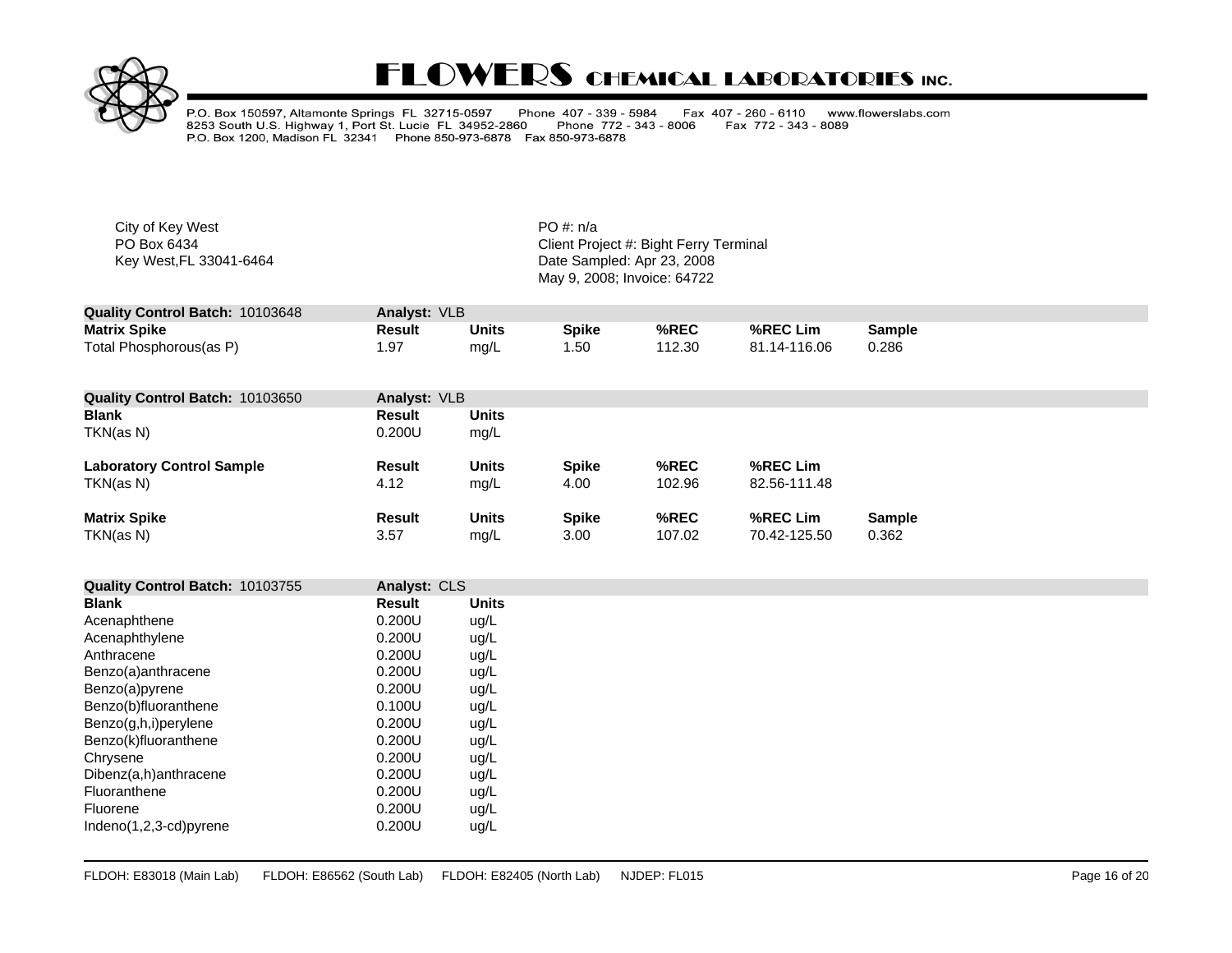

P.O. Box 150597, Altamonte Springs FL 32715-0597 Phone 407 - 339 - 5984<br>8253 South U.S. Highway 1, Port St. Lucie FL 34952-2860 Phone 772 - 343<br>P.O. Box 1200, Madison FL 32341 Phone 850-973-6878 Fax 850-973-6878 Fax 407 - 260 - 6110 www.flowerslabs.com Phone 772 - 343 - 8006 Fax 772 - 343 - 8089

City of Key West **PO** #: n/a

| Quality Control Batch: 10103755  | Analyst: CLS  |              |              |        |              |
|----------------------------------|---------------|--------------|--------------|--------|--------------|
| <b>Blank</b>                     | <b>Result</b> | <b>Units</b> |              |        |              |
| Naphthalene                      | 0.200U        | ug/L         |              |        |              |
| Phenanthrene                     | 0.200U        | ug/L         |              |        |              |
| Pyrene                           | 0.200U        | ug/L         |              |        |              |
| 1-methyl-Naphthalene             | 0.200U        | ug/L         |              |        |              |
| 2-methyl-Naphthalene             | 0.200U        | ug/L         |              |        |              |
| Surr:Nitrobenzene-d5             | 45.2          | ug/L         |              |        |              |
| Surr:Terphenyl-d14               | 57.5          | ug/L         |              |        |              |
| Surr:2-Fluorobiphenyl            | 32.8          | ug/L         |              |        |              |
| <b>Laboratory Control Sample</b> | <b>Result</b> | <b>Units</b> | <b>Spike</b> | %REC   | %REC Lim     |
| Acenaphthene                     | 48.8          | ug/L         | 50.0         | 97.50  | 80.00-120.00 |
| Acenaphthylene                   | 45.8          | ug/L         | 50.0         | 91.52  | 80.00-120.00 |
| Anthracene                       | 48.4          | ug/L         | 50.0         | 96.84  | 80.00-120.00 |
| Benzo(a)anthracene               | 48.3          | ug/L         | 50.0         | 96.54  | 80.00-120.00 |
| Benzo(a)pyrene                   | 46.6          | ug/L         | 50.0         | 93.18  | 80.00-120.00 |
| Benzo(b)fluoranthene             | 47.3          | ug/L         | 50.0         | 94.52  | 80.00-120.00 |
| Benzo(g,h,i)perylene             | 38.4          | ug/L         | 50.0         | 76.88  | 80.00-120.00 |
| Benzo(k)fluoranthene             | 48.6          | ug/L         | 50.0         | 97.22  | 80.00-120.00 |
| Chrysene                         | 49.7          | ug/L         | 50.0         | 99.48  | 80.00-120.00 |
| Dibenz(a,h)anthracene            | 41.1          | ug/L         | 50.0         | 82.24  | 80.00-120.00 |
| Fluoranthene                     | 49.9          | ug/L         | 50.0         | 99.76  | 80.00-120.00 |
| Fluorene                         | 51.3          | ug/L         | 50.0         | 102.56 | 80.00-120.00 |
| $Indeno(1,2,3-cd)pyrene$         | 41.5          | ug/L         | 50.0         | 83.00  | 80.00-120.00 |
| Naphthalene                      | 45.4          | ug/L         | 50.0         | 90.80  | 80.00-120.00 |
| Phenanthrene                     | 48.6          | ug/L         | 50.0         | 97.12  | 80.00-120.00 |
| Pyrene                           | 47.1          | ug/L         | 50.0         | 94.18  | 80.00-120.00 |
| 1-methyl-Naphthalene             | 40.6          | ug/L         | 50.0         | 81.22  | 80.00-120.00 |
| 2-methyl-Naphthalene             | 42.9          | ug/L         | 50.0         | 85.78  | 80.00-120.00 |
| Surr:Nitrobenzene-d5             | 47.1          | ug/L         | 50.0         | 94.22  | 80.00-120.00 |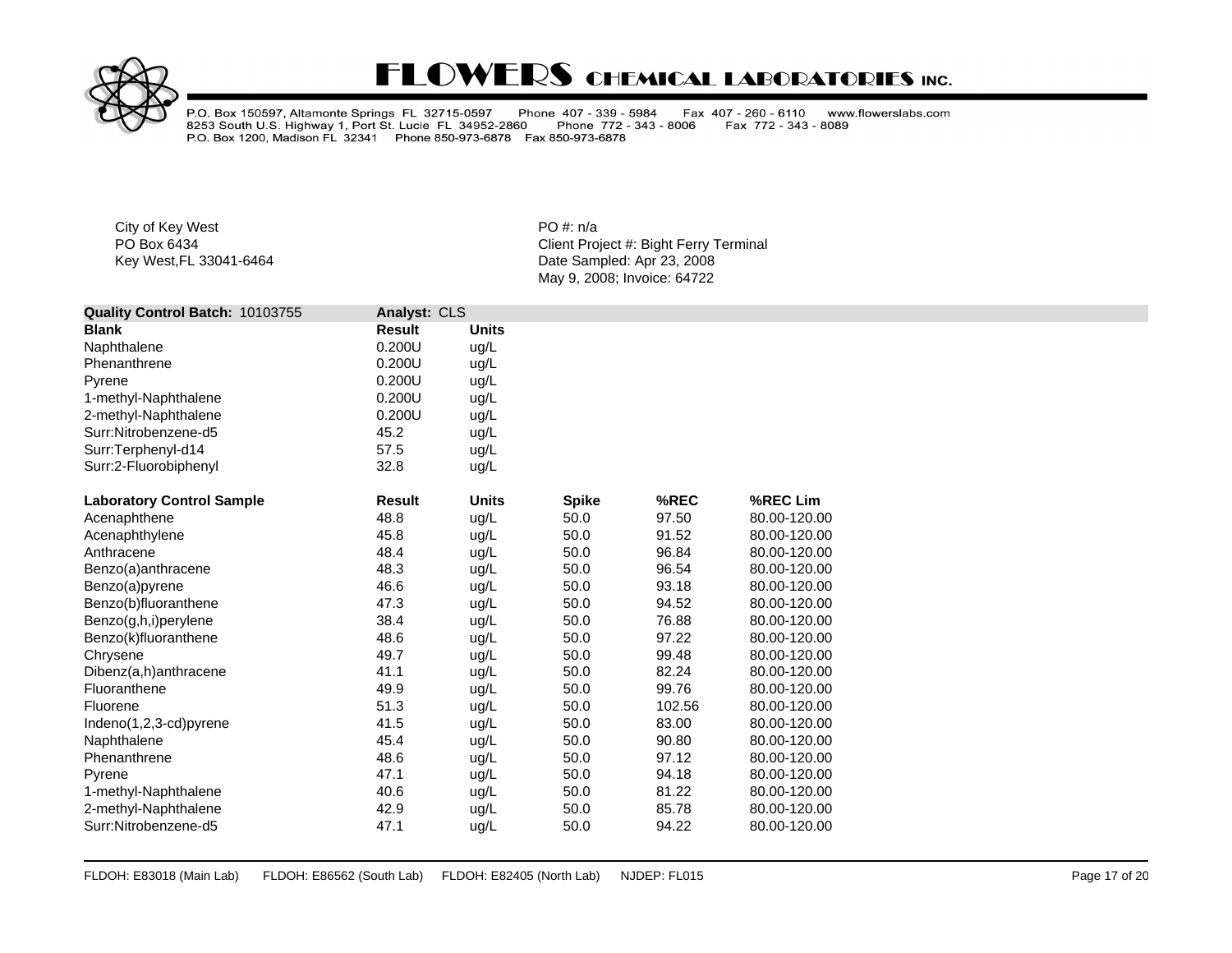

P.O. Box 150597, Altamonte Springs FL 32715-0597 Phone 407 - 339 - 5984<br>8253 South U.S. Highway 1, Port St. Lucie FL 34952-2860 Phone 772 - 343<br>P.O. Box 1200, Madison FL 32341 Phone 850-973-6878 Fax 850-973-6878 Fax 407 - 260 - 6110 www.flowerslabs.com Phone 772 - 343 - 8006 Fax 772 - 343 - 8089

City of Key West **PO** #: n/a

| Quality Control Batch: 10103755  | Analyst: CLS  |              |              |        |              |               |            |                |
|----------------------------------|---------------|--------------|--------------|--------|--------------|---------------|------------|----------------|
| <b>Laboratory Control Sample</b> | <b>Result</b> | <b>Units</b> | <b>Spike</b> | %REC   | %REC Lim     |               |            |                |
| Surr:Terphenyl-d14               | 49.6          | ug/L         | 50.0         | 99.18  | 80.00-120.00 |               |            |                |
| Surr:2-Fluorobiphenyl            | 49.7          | ug/L         | 50.0         | 99.48  | 80.00-120.00 |               |            |                |
| <b>Matrix Spike</b>              | <b>Result</b> | <b>Units</b> | <b>Spike</b> | %REC   | %REC Lim     | <b>Sample</b> |            |                |
| Acenaphthene                     | 48.3          | ug/L         | 50.0         | 96.64  | 80.00-120.00 | 0.200U        |            |                |
| Acenaphthylene                   | 45.3          | ug/L         | 50.0         | 90.52  | 80.00-120.00 | 0.200U        |            |                |
| Anthracene                       | 49.0          | ug/L         | 50.0         | 97.90  | 80.00-120.00 | 0.200U        |            |                |
| Benzo(a)anthracene               | 51.2          | ug/L         | 50.0         | 102.34 | 80.00-120.00 | 0.200U        |            |                |
| Benzo(a)pyrene                   | 48.2          | ug/L         | 50.0         | 96.44  | 80.00-120.00 | 0.200U        |            |                |
| Benzo(b)fluoranthene             | 46.0          | ug/L         | 50.0         | 91.94  | 80.00-120.00 | 0.100U        |            |                |
| Benzo(g,h,i)perylene             | 48.2          | ug/L         | 50.0         | 96.44  | 80.00-120.00 | 0.200U        |            |                |
| Benzo(k)fluoranthene             | 48.5          | ug/L         | 50.0         | 97.00  | 80.00-120.00 | 0.200U        |            |                |
| Chrysene                         | 51.4          | ug/L         | 50.0         | 102.70 | 80.00-120.00 | 0.200U        |            |                |
| Dibenz(a,h)anthracene            | 56.3          | ug/L         | 50.0         | 112.54 | 80.00-120.00 | 0.200U        |            |                |
| Fluoranthene                     | 52.7          | ug/L         | 50.0         | 105.40 | 80.00-120.00 | 0.200U        |            |                |
| Fluorene                         | 52.1          | ug/L         | 50.0         | 104.16 | 80.00-120.00 | 0.200U        |            |                |
| Indeno(1,2,3-cd)pyrene           | 55.2          | ug/L         | 50.0         | 110.36 | 80.00-120.00 | 0.200U        |            |                |
| Naphthalene                      | 44.3          | ug/L         | 50.0         | 88.54  | 80.00-120.00 | 0.200U        |            |                |
| Phenanthrene                     | 50.3          | ug/L         | 50.0         | 100.56 | 80.00-120.00 | 0.200U        |            |                |
| Pyrene                           | 48.3          | ug/L         | 50.0         | 96.60  | 80.00-120.00 | 0.200U        |            |                |
| 1-methyl-Naphthalene             | 40.2          | ug/L         | 50.0         | 80.32  | 80.00-120.00 | 0.200U        |            |                |
| 2-methyl-Naphthalene             | 43.8          | ug/L         | 50.0         | 87.60  | 80.00-120.00 | 0.200U        |            |                |
| Surr:Nitrobenzene-d5             | 48.1          | ug/L         | 50.0         | 96.16  | 80.00-120.00 |               |            |                |
| Surr:Terphenyl-d14               | 51.5          | ug/L         | 50.0         | 102.94 | 80.00-120.00 |               |            |                |
| Surr:2-Fluorobiphenyl            | 47.0          | ug/L         | 50.0         | 94.02  | 80.00-120.00 |               |            |                |
| <b>Matrix Spike Duplicate</b>    | <b>Result</b> | <b>Units</b> | <b>Spike</b> | %REC   | %REC Lim     | <b>Sample</b> | <b>RPD</b> | <b>RPD Lim</b> |
| Acenaphthene                     | 45.3          | ug/L         | 50.0         | 90.64  | 80.00-120.00 | 0.200U        | 6.41       | 20.00          |
| Acenaphthylene                   | 41.3          | ug/L         | 50.0         | 82.56  | 80.00-120.00 | 0.200U        | 9.20       | 20.00          |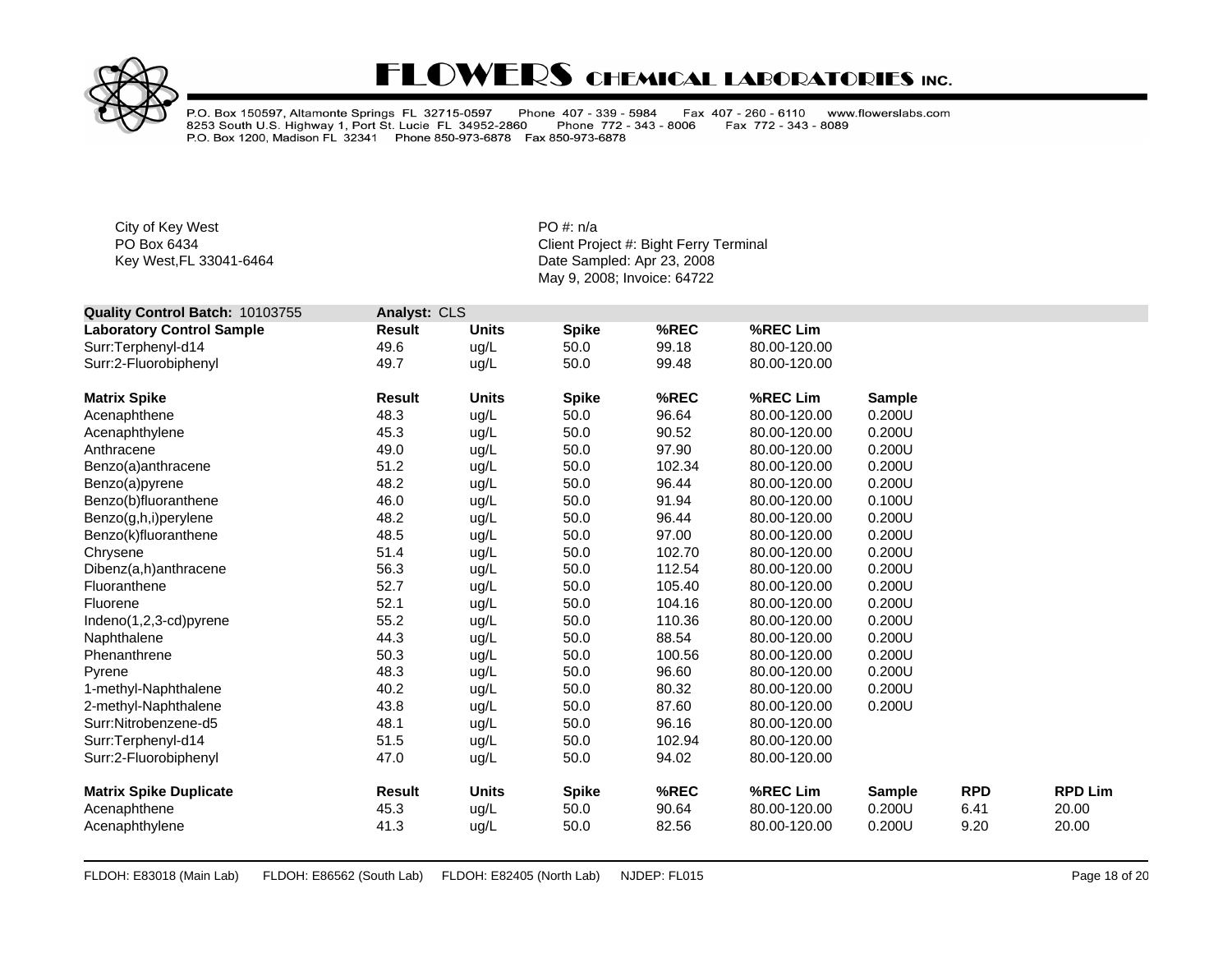

P.O. Box 150597, Altamonte Springs FL 32715-0597 Phone 407 - 339 - 5984<br>8253 South U.S. Highway 1, Port St. Lucie FL 34952-2860 Phone 772 - 343<br>P.O. Box 1200, Madison FL 32341 Phone 850-973-6878 Fax 850-973-6878 Fax 407 - 260 - 6110 www.flowerslabs.com Fax 772 - 343 - 8089 Phone 772 - 343 - 8006

City of Key West **PO** #: n/a

| Quality Control Batch: 10103755 | Analyst: CLS |              |              |       |              |               |            |                |
|---------------------------------|--------------|--------------|--------------|-------|--------------|---------------|------------|----------------|
| <b>Matrix Spike Duplicate</b>   | Result       | <b>Units</b> | <b>Spike</b> | %REC  | %REC Lim     | <b>Sample</b> | <b>RPD</b> | <b>RPD Lim</b> |
| Anthracene                      | 44.8         | ug/L         | 50.0         | 89.52 | 80.00-120.00 | 0.200U        | 8.94       | 20.00          |
| Benzo(a)anthracene              | 46.7         | ug/L         | 50.0         | 93.46 | 80.00-120.00 | 0.200U        | 9.07       | 20.00          |
| Benzo(a)pyrene                  | 43.4         | ug/L         | 50.0         | 86.70 | 80.00-120.00 | 0.200U        | 10.64      | 20.00          |
| Benzo(b)fluoranthene            | 40.4         | ug/L         | 50.0         | 80.88 | 80.00-120.00 | 0.100U        | 12.80      | 20.00          |
| Benzo(g,h,i)perylene            | 42.8         | ug/L         | 50.0         | 85.50 | 80.00-120.00 | 0.200U        | 12.03      | 20.00          |
| Benzo(k)fluoranthene            | 48.9         | ug/L         | 50.0         | 97.70 | 80.00-120.00 | 0.200U        | 0.72       | 20.00          |
| Chrysene                        | 48.2         | ug/L         | 50.0         | 96.48 | 80.00-120.00 | 0.200U        | 6.25       | 20.00          |
| Dibenz(a,h)anthracene           | 47.1         | ug/L         | 50.0         | 94.14 | 80.00-120.00 | 0.200U        | 17.81      | 20.00          |
| Fluoranthene                    | 47.1         | ug/L         | 50.0         | 94.10 | 80.00-120.00 | 0.200U        | 11.33      | 20.00          |
| Fluorene                        | 47.6         | ug/L         | 50.0         | 95.20 | 80.00-120.00 | 0.200U        | 8.99       | 20.00          |
| Indeno(1,2,3-cd)pyrene          | 46.9         | ug/L         | 50.0         | 93.76 | 80.00-120.00 | 0.200U        | 16.26      | 20.00          |
| Naphthalene                     | 43.1         | ug/L         | 50.0         | 86.12 | 80.00-120.00 | 0.200U        | 2.77       | 20.00          |
| Phenanthrene                    | 46.0         | ug/L         | 50.0         | 91.94 | 80.00-120.00 | 0.200U        | 8.96       | 20.00          |
| Pyrene                          | 47.4         | ug/L         | 50.0         | 94.76 | 80.00-120.00 | 0.200U        | 1.92       | 20.00          |
| 1-methyl-Naphthalene            | 37.9         | ug/L         | 50.0         | 75.72 | 80.00-120.00 | 0.200U        | 5.90       | 20.00          |
| 2-methyl-Naphthalene            | 39.5         | ug/L         | 50.0         | 79.08 | 80.00-120.00 | 0.200U        | 10.22      | 20.00          |
| Surr:Nitrobenzene-d5            | 43.4         | ug/L         | 50.0         | 86.86 | 80.00-120.00 |               | 10.16      | 20.00          |
| Surr:Terphenyl-d14              | 47.9         | ug/L         | 50.0         | 95.80 | 80.00-120.00 |               | 7.19       | 20.00          |
| Surr:2-Fluorobiphenyl           | 44.1         | ug/L         | 50.0         | 88.14 | 80.00-120.00 |               | 6.46       | 20.00          |

| <b>Quality Control Batch: 10103928</b> | <b>Analyst: PCW</b> |              |
|----------------------------------------|---------------------|--------------|
| Blank                                  | Result              | <b>Units</b> |
| Unionized NH3(as N)                    | 0.000100U           | ma/L         |